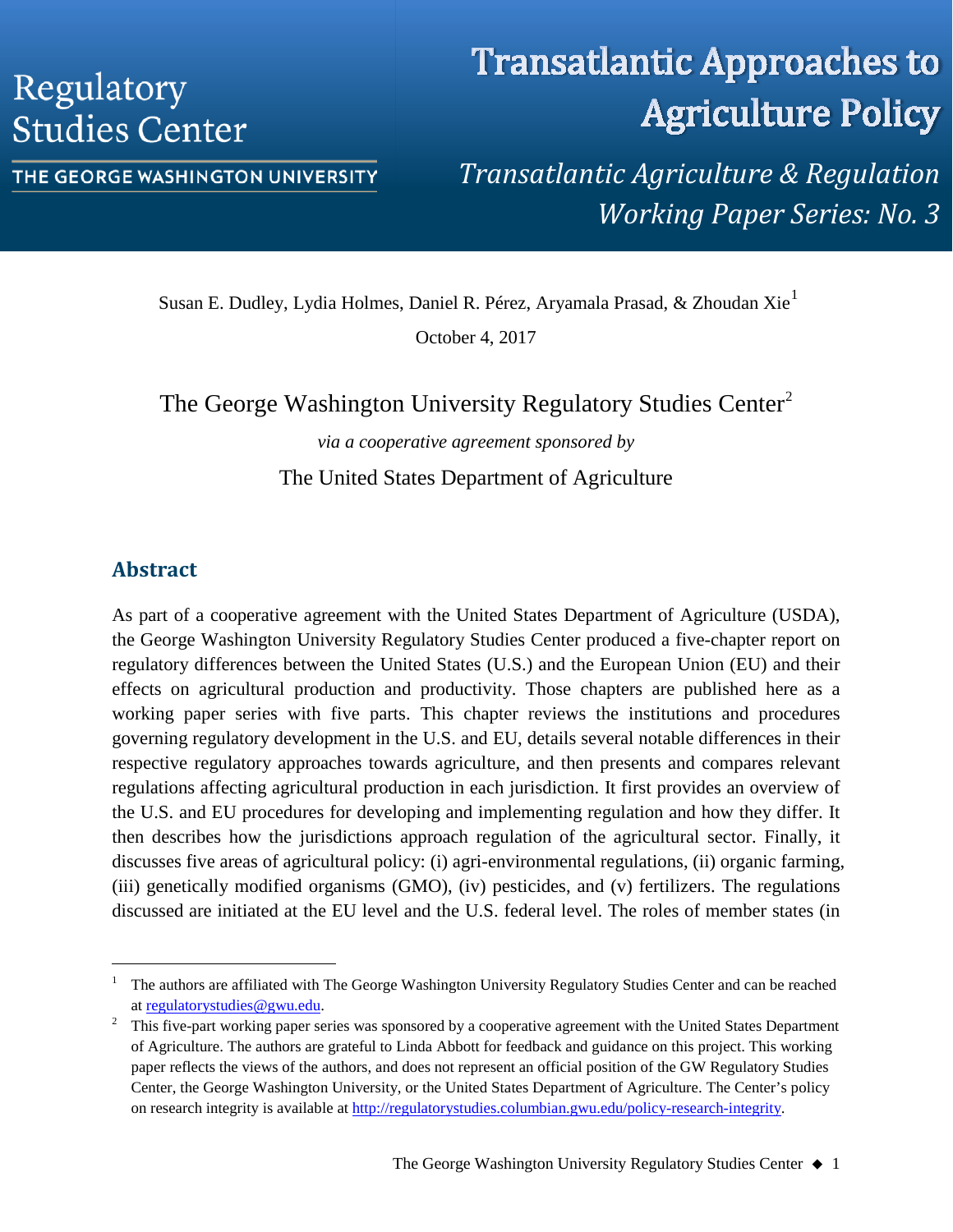the EU) and states (in the U.S) are outlined wherever applicable, but a complete accounting of the effects of implementation and enforcement present at this level falls outside the scope of this paper.

# **Regulatory Procedures in the U.S. and EU**

# **Overview of U.S. Regulatory Procedure**

The United States and the European Union regulate agriculture in substantively different ways, but both emphasize reducing risks to health and the environment. In the U.S., Executive branch departments and agencies write federal regulations pursuant to authority delegated to them by statutes passed by the two houses of congress and signed by the president. Regulations are constrained by a) authorizing statutory language, b) executive principles for regulatory impact analysis (RIA),<sup>[3](#page-1-0)</sup> and c) procedural rules regarding consideration of public comment.<sup>[4](#page-1-1)</sup> Generally, under the Administrative Procedure Act of 1946, agencies must solicit and consider public comment on draft regulations before they are issued in final form. Once regulations become effective after final publication, it is generally the issuing regulatory agency that is responsible for monitoring and enforcing compliance.<sup>[5](#page-1-2)</sup>

The legislative branch, comprising the U.S. Senate and the House of Representatives, generally passes broad legislation and delegates to regulatory agencies the power to "fill up the details" by issuing regulation.<sup>[6](#page-1-3)</sup> While legislators can provide oversight over regulatory development (e.g., through hearings, letters and budget restrictions), Congress does not have a role in approving new regulations.[7,](#page-1-4)[8](#page-1-5)

<span id="page-1-0"></span> <sup>3</sup> Executive Order 12866 "Regulatory Planning and Review." September 30, 1993 [https://www.reginfo.gov/public/jsp/Utilities/EO\\_12866.pdf](https://www.reginfo.gov/public/jsp/Utilities/EO_12866.pdf) and Executive Order 13563 "Improving Regulation and Regulatory Review." January 18, 2011 [https://www.reginfo.gov/public/jsp/Utilities/EO\\_13563.pdf](https://www.reginfo.gov/public/jsp/Utilities/EO_13563.pdf)

<span id="page-1-1"></span><sup>4</sup> Administrative Procedure Act (5 U.S.C. Subchapter II) [https://www.archives.gov/federal](https://www.archives.gov/federal-register/laws/administrative-procedure)[register/laws/administrative-procedure](https://www.archives.gov/federal-register/laws/administrative-procedure)

<span id="page-1-2"></span><sup>5</sup> Dudley, S., & Wegrich, K. (2015). Achieving Regulatory Policy Objectives: An Overview and Comparison of U.S. and EU Procedures. The George Washington University Regulatory Studies Center, Working Paper March 2015. Retrieved fro[m https://regulatorystudies.columbian.gwu.edu/achieving-regulatory-policy-objectives](https://regulatorystudies.columbian.gwu.edu/achieving-regulatory-policy-objectives-overview-and-comparison-us-and-eu-procedures)[overview-and-comparison-us-and-eu-procedures](https://regulatorystudies.columbian.gwu.edu/achieving-regulatory-policy-objectives-overview-and-comparison-us-and-eu-procedures)

<span id="page-1-3"></span><sup>6</sup> Wayman v. Southard, 10 Wheat. (23 U.S.) 1, 41 (1825). <https://supreme.justia.com/cases/federal/us/23/1/case.html>

<span id="page-1-4"></span>It has a mechanism for overturning individual regulations, though it is typically only used after presidential transitions.<br>Budley, S. (2015). Improving Regulatory Accountability: Lessons from the Past and Prospects for the Future.

<span id="page-1-5"></span>*Case Western Reserve Law Review*, 65 (4), 1027-1057. Retrieved from [http://regulatorystudies.columbian.gwu.edu/improving-regulatory-accountability-lessons-past-and-prospects](http://regulatorystudies.columbian.gwu.edu/improving-regulatory-accountability-lessons-past-and-prospects-future)[future](http://regulatorystudies.columbian.gwu.edu/improving-regulatory-accountability-lessons-past-and-prospects-future)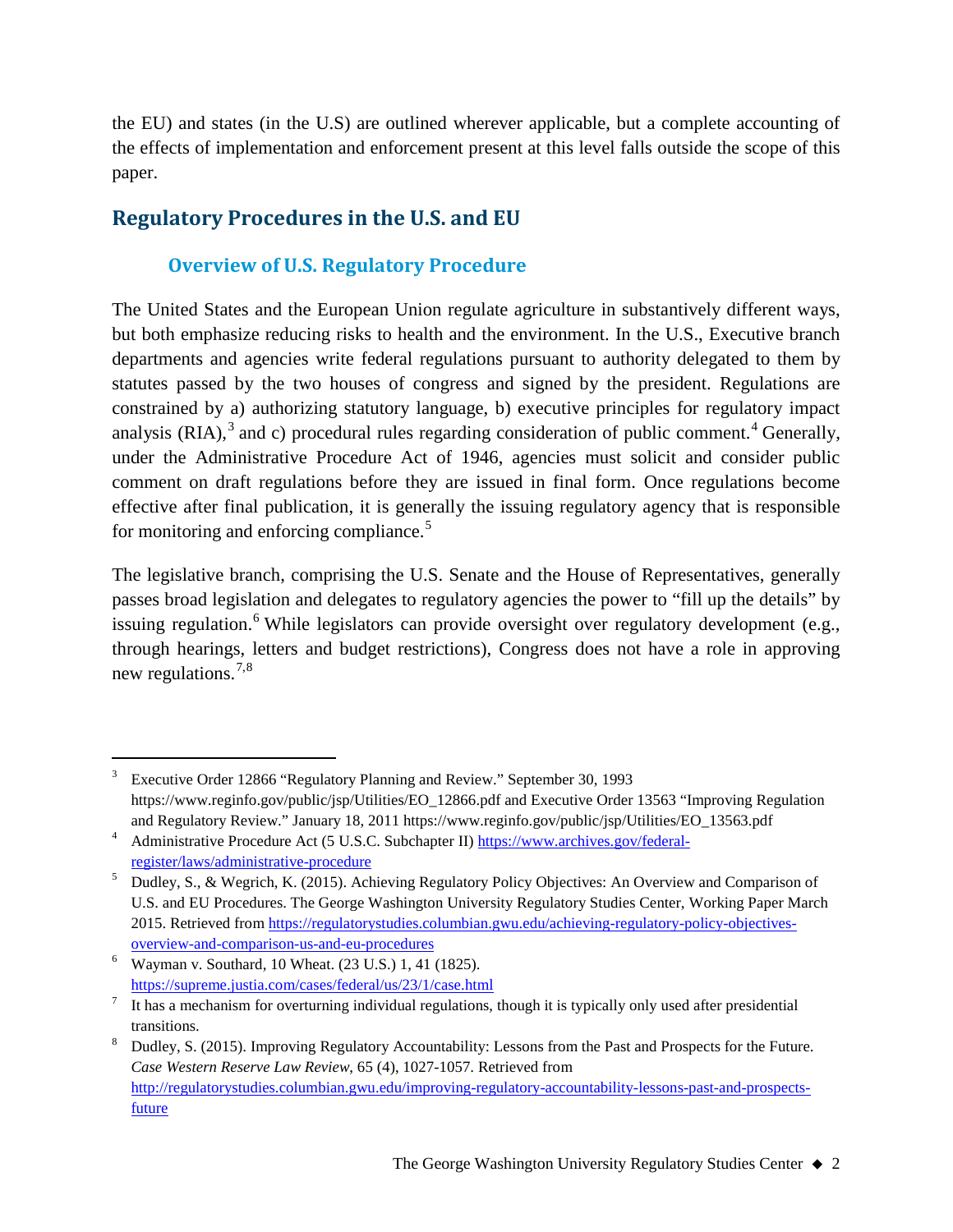While some federal statutes, such as the Clean Air Act, envision a role for states in compliance and enforcement, they usually provide federal agencies (e.g., EPA) authority to ensure that their standards are met. Affected parties may seek redress from the judicial branch on final regulations, and courts often remand them to agencies for reconsideration. Judicial review looks to the administrative record developed by the regulating agency,<sup>[9](#page-2-0)</sup> including its analysis of the facts and its response to public comment.<sup>[10](#page-2-1)</sup> Thus, the administrative record, which includes all supporting documentation and public comment, is an important element of accountability and transparency. $^{11}$  $^{11}$  $^{11}$ 

# **Overview of EU Regulatory Procedure**

In the EU, the European Commission initially drafts legislative acts (comparable to statutory law in the U.S.), and then the political bodies, the European Parliament and European Council, vote to approve them. In practice, these institutions consult informally to reach a policy consensus. The Commission generally must provide an impact assessment (IA) and consult the public and stakeholders before submitting a proposed legislative act to the Parliament and Council.<sup>[12,](#page-2-3)[13](#page-2-4)</sup>

EU member states are involved through the comitology process, and provide a counterweight to the supranational-oriented Commission. With few exceptions, the Commission is not responsible for implementing EU law; implementation and enforcement are delegated to the member states and their bureaucracies, although the Commission is in charge of overseeing the implementation process.<sup>[14](#page-2-5)</sup> Judicial review is not as important in the EU as in the U.S.

# **Similarities and Differences**

In the U.S., executive branch agencies, accountable to the President, develop and implement regulation pursuant to rulemaking powers delegated by Congress (via legislation). In the EU, regulation is a process driven by the executive (EU Commission) but ultimately decided by the Council and the Parliament. Rulemaking powers are delegated to the European Commission rather than to regulatory agencies. Independent expert bodies such as the European Committee

<span id="page-2-0"></span> <sup>9</sup> Administrative Procedure Act (5 U.S.C. Subchapter II) section 706 <http://www.archives.gov/federalregister/laws/administrative-procedure/>

<span id="page-2-1"></span> $10$  Parker and Alemanno point out that while this encourages agencies to develop a full and robust record to defend the rule in court, ironically, it may constrain agencies' ability to take international trade impacts into consideration if the enabling statute does not mention those factors. Parker, R., & Alemanno, A. (2014). *Towards Effective Regulatory Cooperation under TTIP: A Comparative Overview of the EU and US Legislative and Regulatory Systems*. Brussels: European Commission.

<span id="page-2-2"></span><sup>&</sup>lt;sup>11</sup> Dudley, S., & Brito, J. (2012). *Regulation: A Primer*, 2<sup>nd</sup> ed. (pp. 48-50). Washington, D.C.: The George Washington University Regulatory Studies Center and the Mercatus Center at George Mason University.

<span id="page-2-3"></span> $12$  Dudley and Wegrich (2015)

<span id="page-2-5"></span><span id="page-2-4"></span><sup>&</sup>lt;sup>13</sup> It has increasingly conducted IA and public consultation for non-legislative acts, as well. <sup>14</sup> For more detail, see Dudley and Wegrich (2015 pp. 28).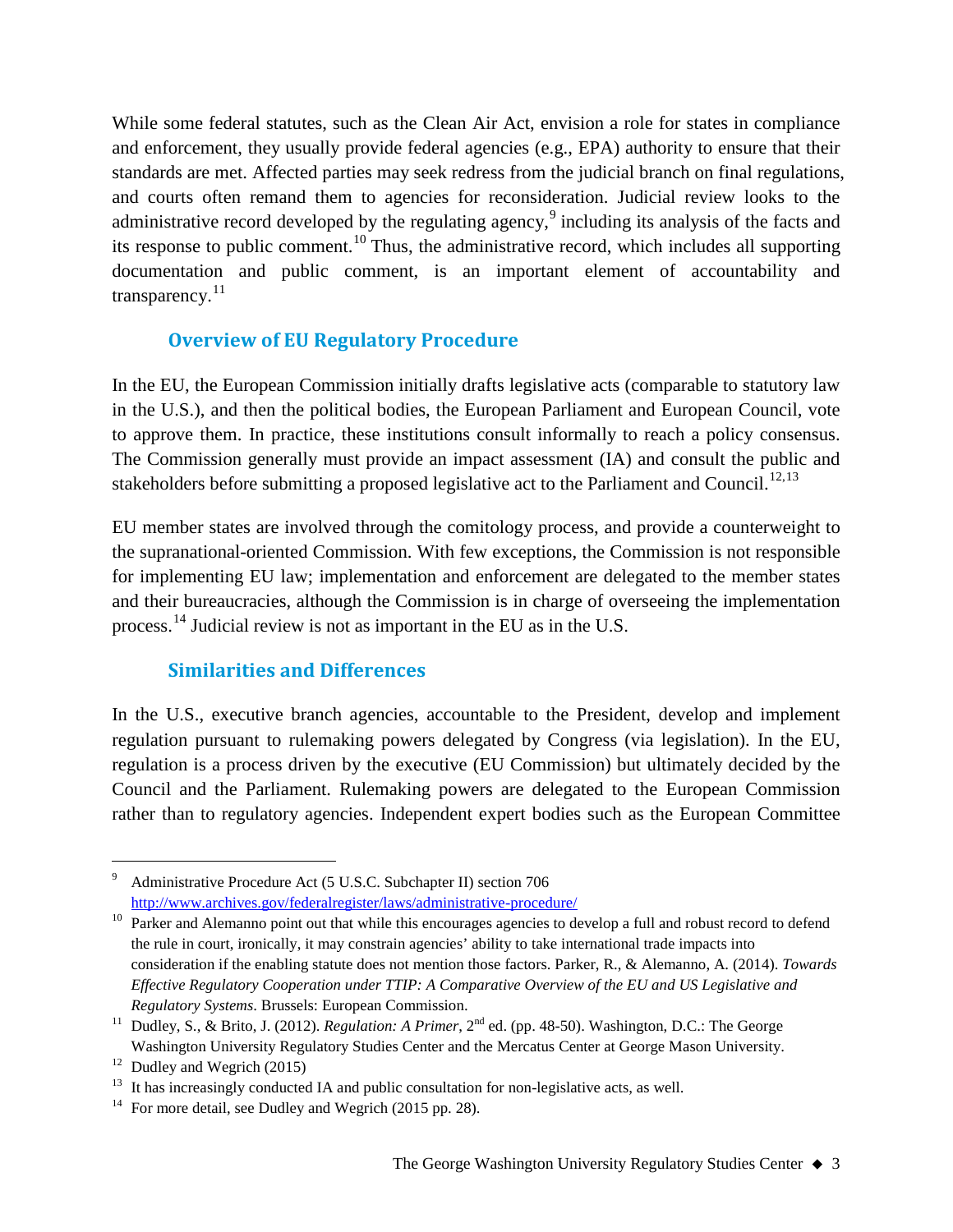for Standardization and the European Telecommunications Standards Institute provide input on technical regulation under broad policy principles defined at EU level.

Stakeholder consultation is an important element of both regimes, however, the mode, timing, and role of consultation differ. In the U.S., consultation is a means of gathering input and increasing the accountability of delegated agency rulemaking to the public. It allows interested parties to voice concerns, and has a long tradition of transparency concerning procedures and the role of comments in decision making and in judicial review. Both regulatory text and supporting analysis are available for review and comment.

In the EU, consultation is a means of gathering input and evidence that politically accountable decision-makers will use to assess policy options. Stakeholder input is solicited earlier in the rulemaking process to develop and support the IA and identify options, but is generally not invited on the IA or regulatory text.

# **Regulatory Approaches to Agriculture in the U.S. and EU**

Approaches to agri-environmental policies, in particular, differ substantially between the two jurisdictions. The U.S. relies more on a voluntary, incentive-based approach to encourage environmental protection efforts in the agricultural sector. In contrast, the EU regulates the environment and agricultural practices mostly through cross-compliance mechanisms within its Common Agricultural Policy (CAP). This section expands on several of these differences before proceeding to compare key components of the agri-environmental policies in both jurisdictions.

# **Conservation and Agri-Environmental Policies**

Agri-environmental policies—a wide range of policies that integrate environmental concerns into agricultural practices—have gained increasing attention in the United States and the European Unions. Agri-environmental policies in both jurisdictions fall into two categories: voluntary incentive-based programs and cross-compliance mechanisms. Voluntary incentive-based programs provide additional financial incentives for farmers to encourage environmentally friendly agricultural practices; cross-compliance mechanisms require farmers to comply with certain regulatory standards as a prerequisite to be eligible for income support and/or other program benefits (e.g. crop insurance).

# **Differing Objectives and Implementation**

Although both jurisdictions aim to address environmental concerns while recognizing the important role of agriculture in their respective economies, the U.S. and EU differ substantively in their approach to targeting and implementing their respective policies. Generally, EU agrienvironmental policies consist of a broader set of desired outcomes relative to U.S. policy. They focus not only on reducing negative externalities (e.g. environmental harm) but also in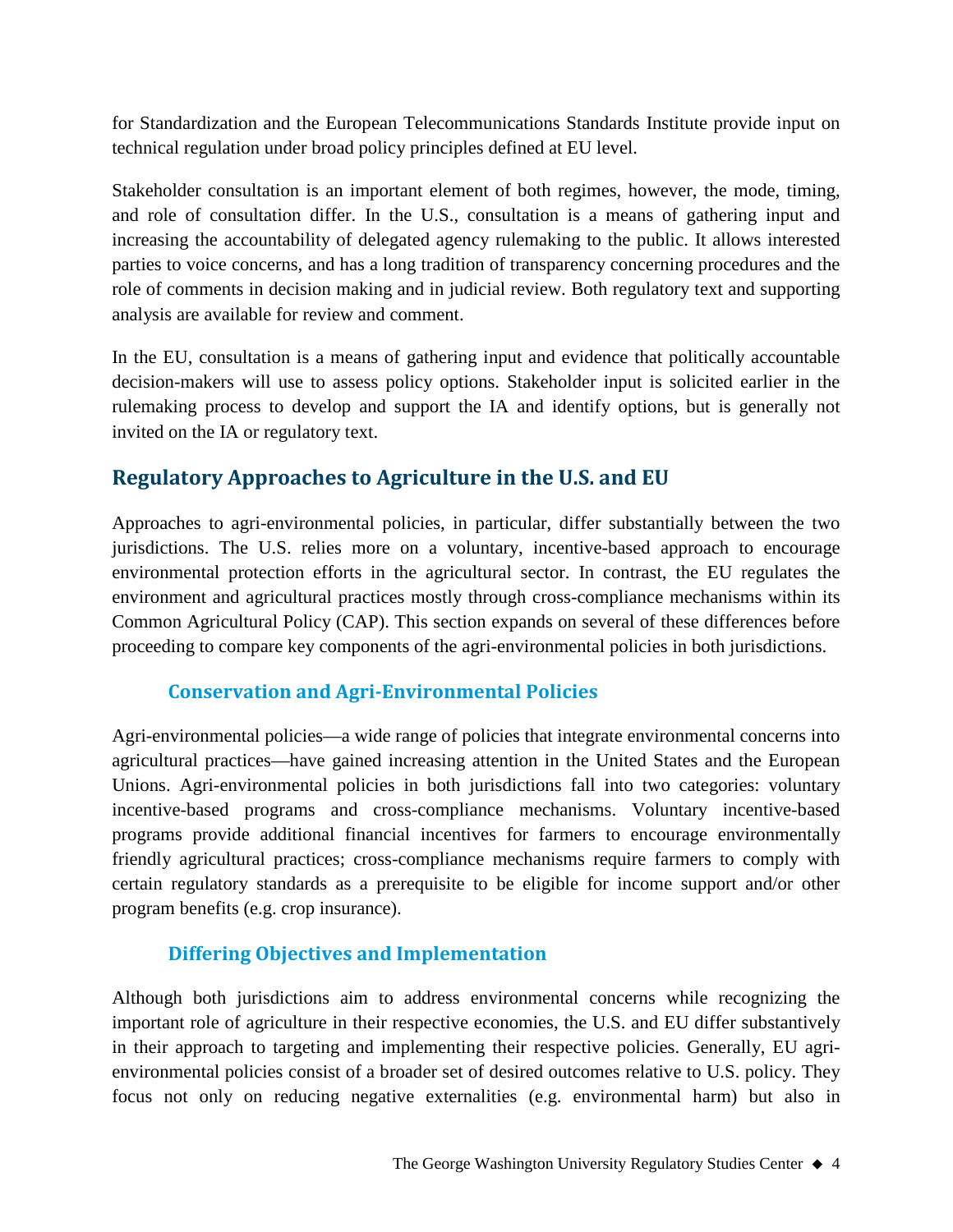promoting the provision of what Europeans broadly consider to be positive externalities produced by farming such as: extensive tracts of open countryside, and the "scenic value of landscapes [that] make rural areas attractive for the establishment of enterprises, for paces to live, and for the tourist and recreation businesses."<sup>[15](#page-4-0)</sup>

Citing a report from the UK's Ministry of Agriculture, Fisheries and Food, Baylis et al. point out that, relative to the U.S., the EU:

"take[s] a wider view of what constitutes an agricultural externality; in particular, many aspects of traditional farming such as terraces, stone fences…are perceived as being desirable outcomes in and of themselves… EU member states consider it legitimate to offer compensation in return for their provision"<sup>[16](#page-4-1)</sup>

Although there are notable exceptions to U.S. agri-environmental policies focused solely on reducing negative environmental externalities, the bulk of U.S. programs do not promote the production of positive externalities related to agriculture.<sup>[17](#page-4-2)</sup> Additionally, EU policies are more prescriptive in promoting certain methods thought to improve environmental outcomes whereas U.S. policies focus more on compensation for the attainment of improved environmental outcomes regardless of the methods employed.<sup>[18](#page-4-3)</sup>

Scholars point out that EU efforts to improve environmental outcomes in agriculture may be hampered by several of its approaches related to rural development under CAP.<sup>[19](#page-4-4)</sup> For example, Rickard illustrates that EU policies that sustain the use of traditional, smaller-sized farms with attractive landscapes are not likely to remain competitive compared to more modern, industrialized approaches with regard to either their yield or environmental performance.<sup>[20](#page-4-5)</sup>

# **The United States**

The major agricultural policy instrument in the U.S.—the Farm Bill<sup>[21](#page-4-6)</sup>—authorizes a number of voluntary conservation programs that address a wide range of environmental issues influenced by agricultural activities such as soil quality, water quality, biodiversity and landscape. The

<span id="page-4-0"></span><sup>&</sup>lt;sup>15</sup> European Commission. (2017). Agriculture and the Environment: Introduction. Retrieved from [https://ec.europa.eu/agriculture/envir\\_en](https://ec.europa.eu/agriculture/envir_en)

<span id="page-4-1"></span><sup>&</sup>lt;sup>16</sup> Baylis, K., Peplow, S., Rausser, G., & Simon, L. (2008). Agri-environmental policies in the EU and United States: A comparison. *Ecological Economics*, 65 (4), 753-764.

<span id="page-4-2"></span><sup>&</sup>lt;sup>17</sup> Baylis et al. (2008); Such exceptions include land conservation programs that provide incentives to prevent farmland from being converted to non-agricultural uses; further detailed below on page 6 of this report.

<span id="page-4-3"></span><sup>&</sup>lt;sup>18</sup> Baylis et al.  $(2008, pp. 754)$ 

<span id="page-4-4"></span><sup>19</sup> Rickard, S. (2004). CAP Reform, Competitiveness and Sustainability. *Journal of the Science of Food and Agriculture*, 84 (8), 745-756.

<span id="page-4-5"></span><sup>20</sup> *Ibid*

<span id="page-4-6"></span> $21$  The Farm Bill is a comprehensive omnibus bill that is passed roughly every 5 years by Congress.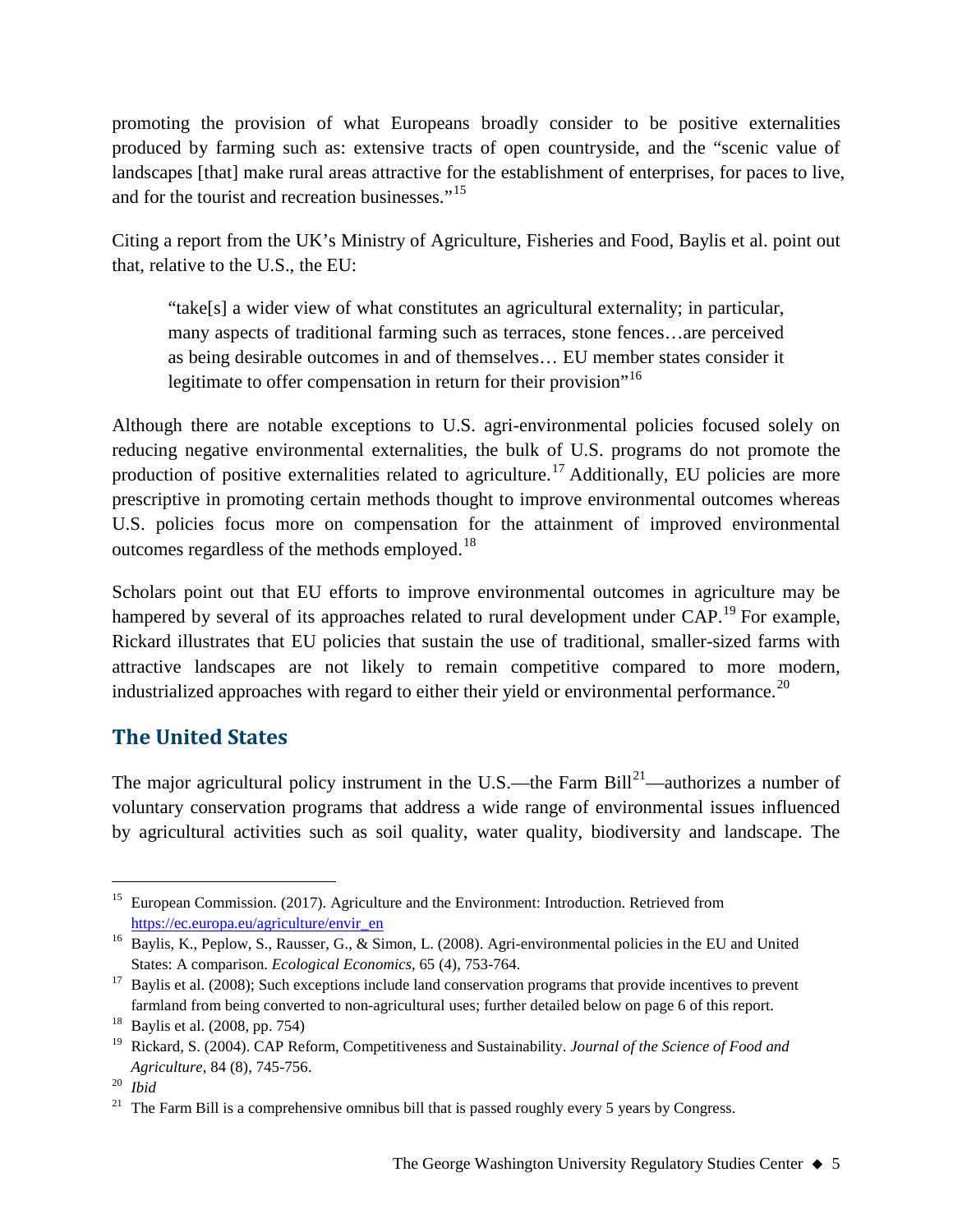major conservation programs can be classified into three categories: land retirement programs, working land conservation programs, and agricultural land preservation programs.<sup>[22](#page-5-0)</sup> Additionally, U.S. agriculture policy includes a cross-compliance mechanism known as conservation compliance that targets soil erosion and wetlands.

# **Land Retirement Programs**

Land retirement programs temporarily remove land from agricultural production, usually for a set number of years that range between 10 and 15. Two such programs that apply to row crops are: the Conservation Reserve Program (CRP) and the Conservation Reserve Enhancement Program (CREP). CRP and CREP are administered by the Farm Service Agency of USDA Introduced in 1985, the CRP is a voluntary, private-land conservation program to improve water quality, reduce soil erosion, and protect habitats for endangered and threatened species. Participants receive an annual payment in exchange for removing environmentally sensitive land from agricultural production and introducing plant species that improve the environment. The program includes specific initiatives such as Bottomland Hardwoods Initiative, Duck Habitat Initiative, Floodplain Wetland Initiative, Highly Erodible Land Initiative, and Longleaf Pine Initiative. $23$ 

The CREP, an enhancement program associated with CRP, is the largest private-land conservation program in the United States. The CREP targets only high-priority conservation issues identified by local, state or tribal government and non-government organizations (NGO). The participants are expected to remove environmentally sensitive land from agricultural production and introduce conservation practices.<sup>[24](#page-5-2)</sup> Unlike CRP, the CREP operates as a partnership between federal and state and/or tribal governments. It is worth noting that states often use their portion of the contribution under CREP—typically in the form of an initial lump sum payment—to secure permanent easements longer than the average set-aside (i.e. closer to 30 years than 10 or 15).

<span id="page-5-0"></span><sup>&</sup>lt;sup>22</sup> Bernstein, J., Cooper, J., & Claassen, R. (2004). Agriculture and the Environment in the United States and European Union. In M. A. Normile & S. E. Leetmaa (Eds.), *U.S.-EU Food and Agriculture Comparisons* (pp. 66- 77). Agriculture and Trade Report, WRS-04-04. Washington, D.C.: Market and Trade Economics Division, Economic Research Service, USDA.

<span id="page-5-1"></span> $^{23}$  A complete list of initiatives can be accessed at: [https://www.fsa.usda.gov/programs-and-services/conservation](https://www.fsa.usda.gov/programs-and-services/conservation-programs/conservation-reserve-program/index)[programs/conservation-reserve-program/index.](https://www.fsa.usda.gov/programs-and-services/conservation-programs/conservation-reserve-program/index) Initiatives can vary from year to year and from Farm Bill to Farm Bill.

<span id="page-5-2"></span><sup>&</sup>lt;sup>24</sup> United States Department of Agriculture, Economic Research Service [USDA ERS]. (2014). Conservation Programs. Retrieved from [http://www.ers.usda.gov/topics/natural-resources-environment/conservation](http://www.ers.usda.gov/topics/natural-resources-environment/conservation-programs.aspx)[programs.aspx](http://www.ers.usda.gov/topics/natural-resources-environment/conservation-programs.aspx)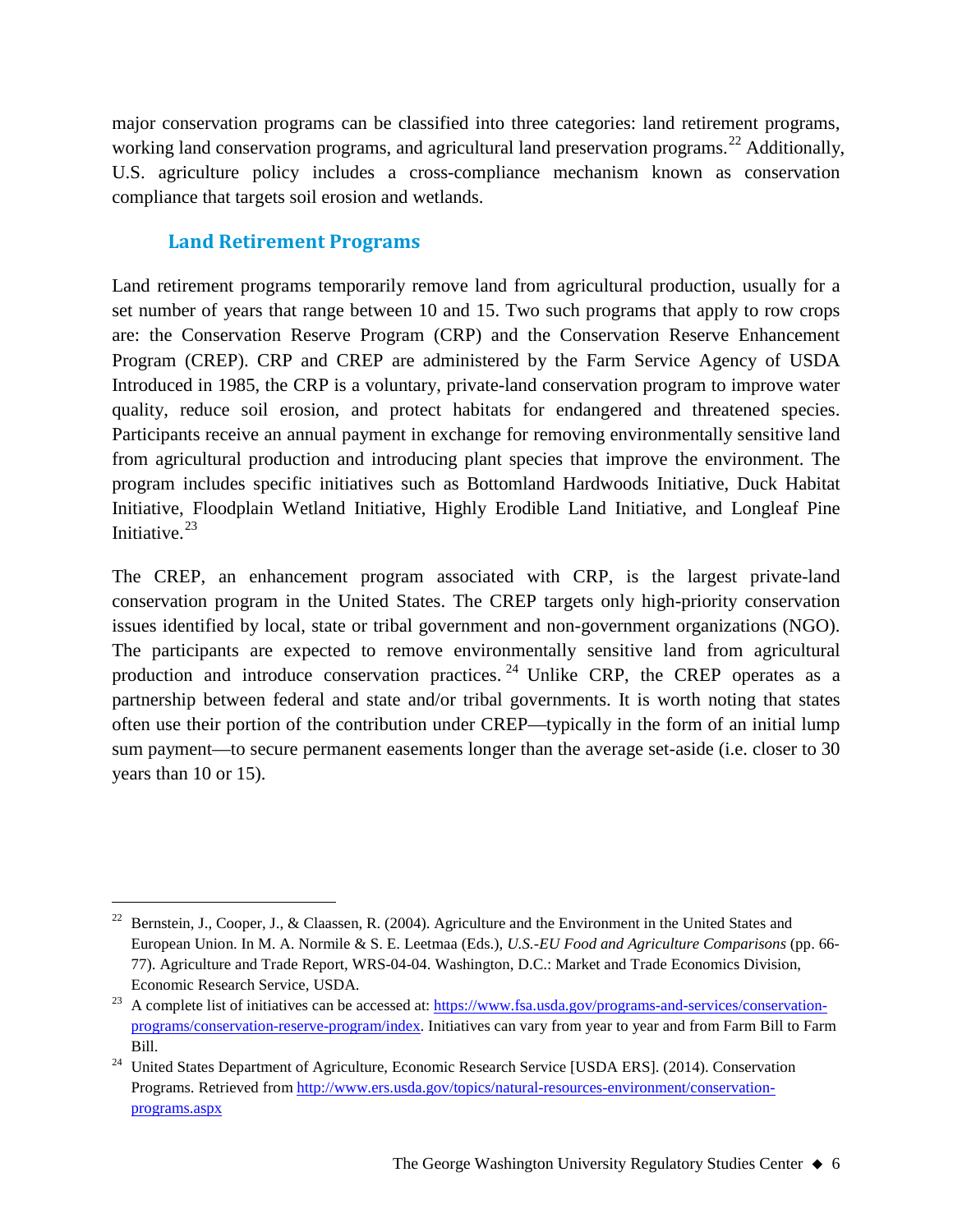# **Working Land Conservation Programs**

The Conservation Stewardship Program (CSP) and Environmental Quality Incentives Program (EQIP) are part of the working land conservation programs to incentivize the adoption and maintenance of conservation practices on agricultural land. These programs are administered by the National Resources Conversation Service (NRCS) within the USDA. CSP provides farmers the opportunity to continue ongoing conservation practices and institute new conservation activities to deal with resource concerns.  $25$  In this incentive-based model, the payment is proportional to the conservation performance of the participants. The land eligible for the program includes private and tribal agricultural land, cropland, grassland, pastureland, rangeland, and non-industrial private forestland. The program is available to producers in all 50 states, the District of Columbia, and Caribbean and Pacific Island areas. In short, this program aims to support farmers that are already involved in conservation practices.

Under EQIP, technical assistance and financial incentives are provided to individuals to improve water and air quality, conserve ground and surface water, reduce soil erosion and sedimentation or improve or create wildlife habitat in agricultural or non-industrial private forestland.<sup>[26](#page-6-1)</sup> As part of the program, federal and state governments assist the participant in planning and implementing conservation practices.<sup>[27](#page-6-2)</sup> Additionally, EQIP differs from CSP in its method for targeting payments; EQIP payments are tied to a fixed rate per action taken while CSP pays based on the level of achieved benefit.<sup>[28](#page-6-3)</sup>

# **Agricultural Land Preservation Programs**

The Agricultural Conservation Easement Program is a consolidation of different easement programs with two aims: 1) conserve agricultural land from being converted to non-agriculture uses and 2) protecting wetlands. The first goal of the program aims to sustain agriculture by ensuring availability of productive land for farming. The second aims to conserve wetlands from either agricultural or non-agricultural use. Both provide technical assistance and financial

<span id="page-6-0"></span><sup>&</sup>lt;sup>25</sup> United States Department of Agriculture, Natural Resource Conservation Service [USDA NRCS]. (2017a). Conservation Stewardship Program*.* Retrieved from <http://www.nrcs.usda.gov/wps/portal/nrcs/main/national/programs/financial/csp/>

<span id="page-6-1"></span><sup>26</sup> *Ibid*

<span id="page-6-2"></span><sup>&</sup>lt;sup>27</sup> United States Department of Agriculture, Natural Resource Conservation Service [USDA NRCS]. (2017b). Environment Quality Incentives Program*.* Retrieved from <http://www.nrcs.usda.gov/wps/portal/nrcs/main/national/programs/financial/eqip/>

<span id="page-6-3"></span><sup>&</sup>lt;sup>28</sup> As of January 2017, USDA's Natural Resources Conservation Service website states that: "CSP participants…receive an annual land use payment for operation-level environmental benefits they produce. Under CSP, participants are paid for conservation performance: the higher the operational performance, the higher their payment" (USDA NRCS, 2017b)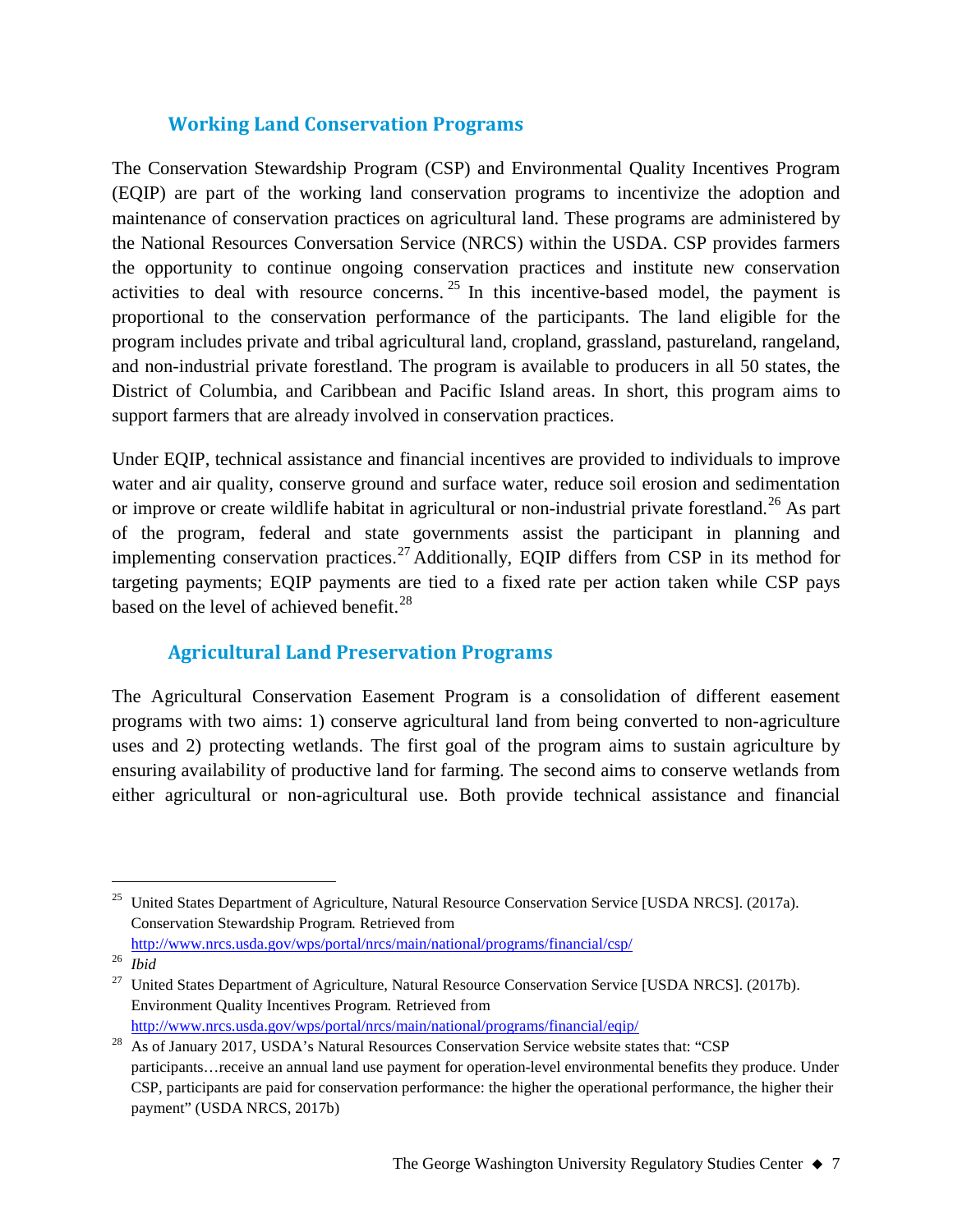incentives for conservation.<sup>[29](#page-7-0)</sup> The program is open to American Indian tribes, state and local governments and NGOs with farmland, rangeland or grassland protection programs. These groups can, in turn, purchase easements from individuals.

# **Conservation Compliance**

The cross-compliance mechanism in the U.S., commonly known as "conservation compliance," is primarily aimed at protecting highly erodible lands (HEL) and wetlands that are currently or have previously been in production. The use of certain conservation practices on farmed HEL and wetlands is required in order for famers to be eligible to participate in certain federal agricultural programs provided by the FSA and the Natural Resources Conservation Service (NRCS), such as crop insurance premium subsidies, disaster assistance payments, farm loans, and conservation program payments.<sup>[30](#page-7-1)</sup> If a farmer violates the compliance requirements, he or she may be excluded from the farm payments or even required to pay back current or previously awarded benefits.<sup>[31](#page-7-2)</sup> The USDA protects against soil erosion on HEL through its Sodbuster provisions and prevents the conversion of wetlands into land for agricultural production through its Swampbuster provisions.<sup>[32](#page-7-3)</sup>

# **The European Union**

The Common Agricultural Policy (CAP) is the primary policy tool that administers agricultural practices and agri-environmental standards in the European Union. The CAP uses what the EU refers to as the "polluter pays" principle and the "provider gets" principle to integrate environmental goals into agriculture policy. The "polluter pays" principle takes a "sticks" approach to associate the costs of environmental damage to those that cause it.<sup>[33](#page-7-4)</sup> While the "provider gets" principle takes a "carrots" approach and rewards those that go above and beyond the legal, environmental requirements with payments.

<span id="page-7-0"></span> $29$  USDA NRCS (2017b)

<span id="page-7-1"></span><sup>&</sup>lt;sup>30</sup> United States Department of Agriculture, Natural Resource Conservation Service [USDA NRCS]. (2017c). Highly Erodible Land Conservation and Wetland Conservation Compliance. Retrieved from [https://www.nrcs.usda.gov/wps/portal/nrcs/detail/national/programs/alphabetical/camr/?cid=nrcs143\\_008440](https://www.nrcs.usda.gov/wps/portal/nrcs/detail/national/programs/alphabetical/camr/?cid=nrcs143_008440)

<span id="page-7-3"></span><span id="page-7-2"></span> $rac{31}{32}$  *Ibid* <sup>32</sup> *Ibid*

<span id="page-7-4"></span><sup>33</sup> European Commission. (2016a). Integrating Environmental Concern into the CAP. Retrieved on April 21, 2016 from [http://ec.europa.eu/agriculture/envir/cap/index\\_en.htm](http://ec.europa.eu/agriculture/envir/cap/index_en.htm)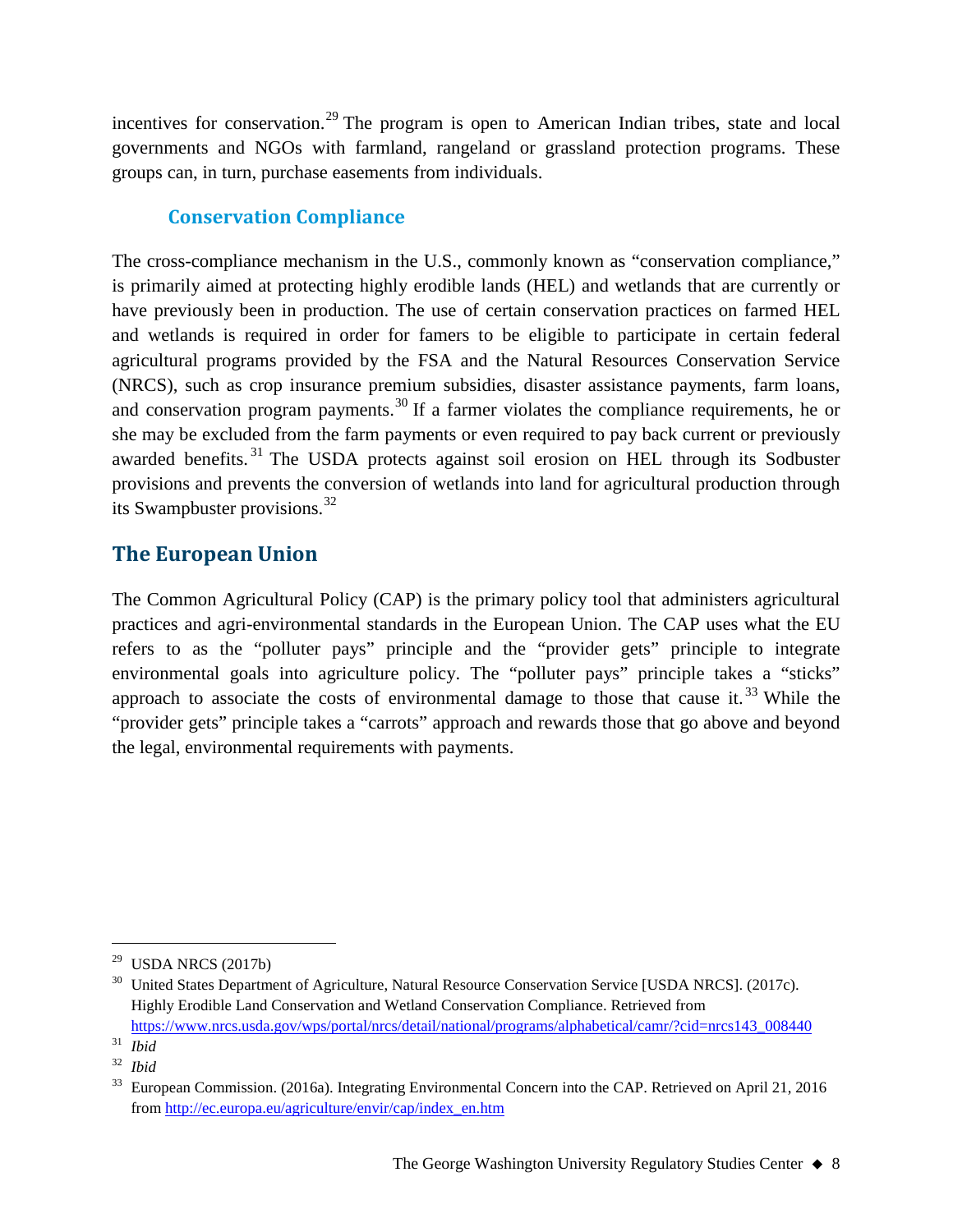# **Environmental Regulations via Cross-compliance**

Environmental regulations refer to a set of compulsory standards and requirements that aim to protect the environment from human activities.<sup>[34](#page-8-0)</sup> Although the EU has long emphasized the importance of environmental regulations, this cross-compliance mechanism for direct payments was introduced only in 2003 under Council Regulation (EC) No 1782/2003, providing a more flexible means for implementing the "command and control" environmental regulations in the agricultural sector.<sup>[35](#page-8-1)</sup> The cross-compliance mechanism includes two components: Statutory Management Requirements (SMRs) and Good Agricultural and Environmental Conditions (GAECs) that operate across three issue areas: (i) environment, climate change, and good agricultural condition of land; (ii) public, animal, and plant health; and (iii) animal welfare. Noncompliance by farmers results in an administrative penalty, which is a reduction in direct payments, decided at the member-state level, based on the provisions listed in Regulation (EU) No 1306/2013 on the financing, management and monitoring of the CAP.

The rules for cross-compliance specify 20 standards and requirements: 13 SMRs and 7 GAECs. The Statutory Management Requirements for the environment, climate change, and good agricultural condition of land are linked to requirements established in three preexisting EU directives. SMR 1 makes it mandatory to comply with the requirements outlined in Council Directive 91/676/EEC, also known as the Nitrates Directive, on the protection of waters against pollution caused by nitrates from agricultural sources.<sup>[36](#page-8-2)</sup> SMR 2 and SMR 3 concern Directive 2009/147/EC on the conservation of wild birds and Council Directive 92/43/EEC on the protection of natural habitats and wild flora and fauna.

Regulation (EU) No. 1306/2013 specifies a broad framework for each GAEC. Member states have the flexibility to define national minimum standards for good agricultural practices based on the specific characteristics of the area such as climatic conditions, soil characteristics, land use, and farming practices. In particular, there are seven GAECs regarding water, soil and carbon stock and landscape, which set out legal requirements in addition to SMRs.

# **Voluntary Agri-Environmental Measures**

The EU also uses voluntary programs to reward producers for adopting additional environmentally friendly farming practices, which are called "agri-environmental measures" as a

<span id="page-8-0"></span><sup>&</sup>lt;sup>34</sup> European Commission. (2016b). Cross-Compliance. Retrieved on April 21, 2016 from [http://ec.europa.eu/agriculture/envir/cross-compliance/index\\_en.htm](http://ec.europa.eu/agriculture/envir/cross-compliance/index_en.htm)

<span id="page-8-1"></span><sup>&</sup>lt;sup>35</sup> Council Regulation (EC) 1782/2003 establishing common rules for direct support schemes under the common agricultural policy and establishing certain support schemes for farmers [2003[\] http://eur-lex.europa.eu/legal](http://eur-lex.europa.eu/legal-content/EN/TXT/?uri=CELEX:32003R1782)[content/EN/TXT/?uri=CELEX:32003R1782](http://eur-lex.europa.eu/legal-content/EN/TXT/?uri=CELEX:32003R1782)

<span id="page-8-2"></span> $36$  Regulation (EU) 1306/2013 on the financing, management and monitoring of the common agricultural policy [2013]<http://eur-lex.europa.eu/legal-content/en/TXT/?uri=CELEX:32013R1306>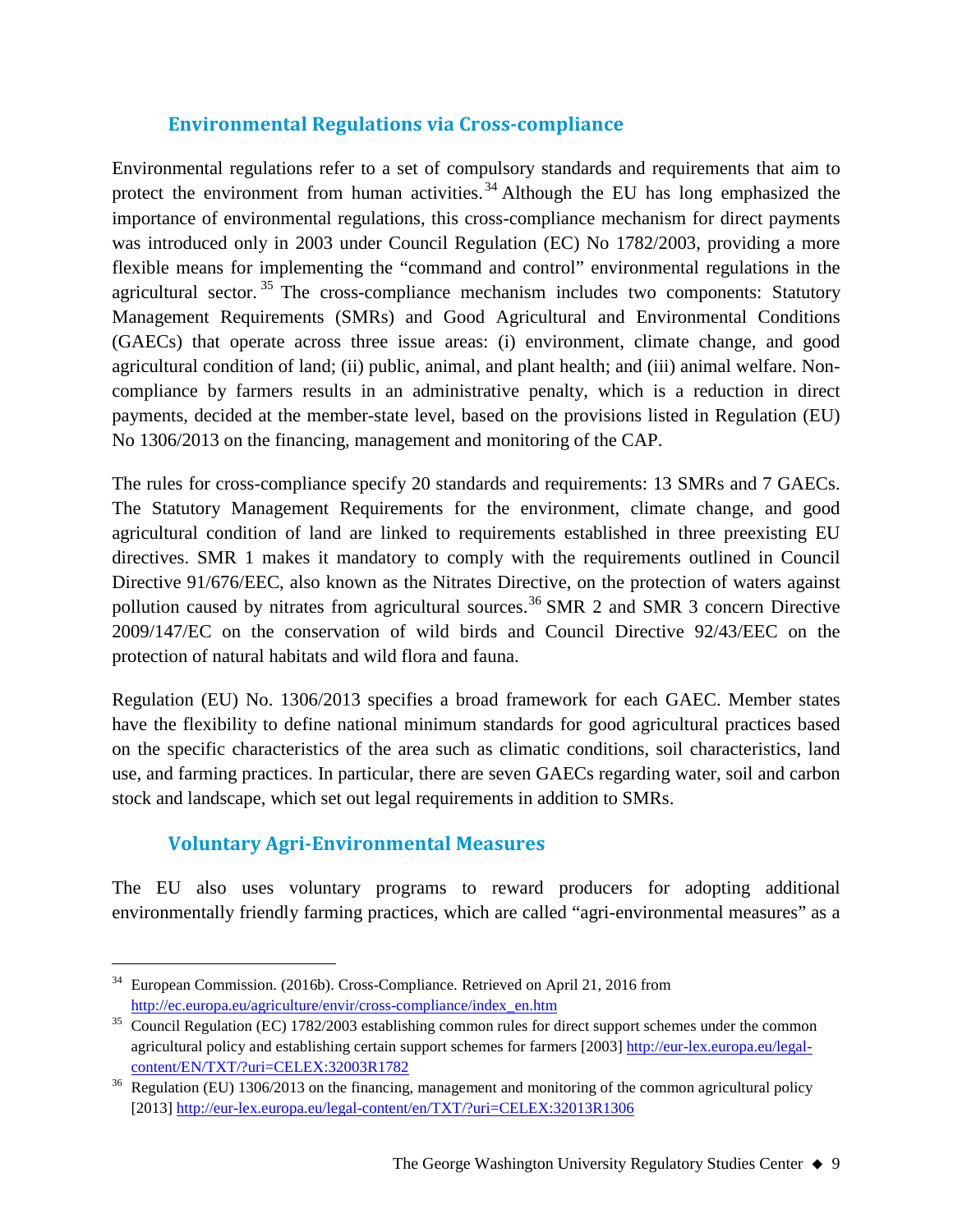key element in member states' rural development plans under CAP. The agri-environment measures provide financial incentives for adopting practices across a broad set of policy areas.<sup>[37](#page-9-0)</sup> The payments made to farmers cover commitments that are not included as part of the mandatory standards under the cross-compliance mechanism or requirements under the national legislation of the member states. Farmers are required to commit themselves for at least five years.<sup>[38](#page-9-1)</sup> These payments are similar to the U.S. EQIP program where producers receive payments to offset the costs of adopting practices that improve the environment.

<span id="page-9-0"></span> <sup>37</sup> European Commission. (2016c). Agri-environment Measures. Retrieved on April 21, 2016 from [http://ec.europa.eu/agriculture/envir/measures\\_en](http://ec.europa.eu/agriculture/envir/measures_en)

<span id="page-9-1"></span><sup>38</sup> *Ibid*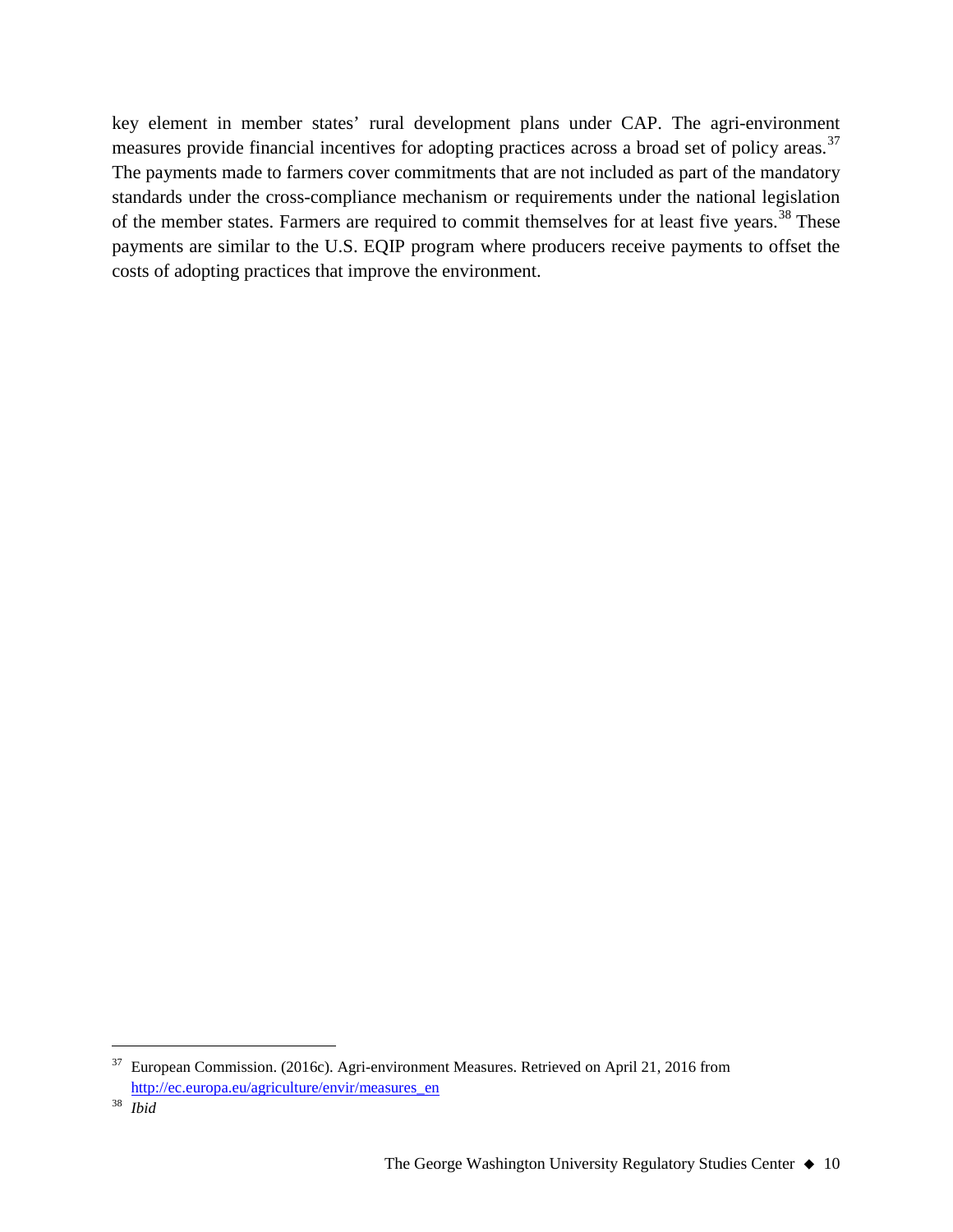# **Table 1: U.S. and EU Conservation and Agri-Environmental Policies**

|                                            | <b>United States</b>                                                                                                                                                                                                                                            | <b>European Union</b>                                                                                                                                                                                                                                                                                                     |  |
|--------------------------------------------|-----------------------------------------------------------------------------------------------------------------------------------------------------------------------------------------------------------------------------------------------------------------|---------------------------------------------------------------------------------------------------------------------------------------------------------------------------------------------------------------------------------------------------------------------------------------------------------------------------|--|
| <b>Voluntary Incentive-based Programs</b>  |                                                                                                                                                                                                                                                                 |                                                                                                                                                                                                                                                                                                                           |  |
| <b>Policy</b><br><b>Instrument</b>         | <b>Conservation Programs:</b><br>Land Retirement Programs<br>" Working Land Conservation Programs<br>Agricultural Land Preservation Programs                                                                                                                    | Agri-Environmental Measures                                                                                                                                                                                                                                                                                               |  |
| <b>Regulatory</b><br><b>Authority</b>      | Initially authorized by Farm Bill in different<br>years; all reauthorized in 2014 Farm Bill                                                                                                                                                                     | Regulation (EU) No 1305/2013 on support<br>for rural development by the European<br>Agricultural Fund for Rural Development<br>(EAFRD)                                                                                                                                                                                    |  |
| <b>Administering</b><br><b>Institution</b> | <b>USDA's National Resources Conservation</b><br>Service (NRCS) & Farm Service Agency<br>(FSA)                                                                                                                                                                  | Directorate General for Agricultural and<br>Rural Development & Member States                                                                                                                                                                                                                                             |  |
| <b>Practices</b>                           | Retirement of environmentally sensitive<br>land from agricultural production (CRP &<br>CREP)<br><b>Adoption and maintenance of</b><br>conservation practices on agricultural<br>land (CSP & EQIP)<br>• Conservation of agricultural land and<br>wetlands (ACEP) | Practices vary across member states, which<br>include:<br><b>Environmentally favorable intensification</b><br>of farming<br>Integrated farm management and organic<br>agriculture<br>" Conservation of high-value habitats and<br>biodiversity                                                                            |  |
| <b>Cross-Compliance Mechanisms</b>         |                                                                                                                                                                                                                                                                 |                                                                                                                                                                                                                                                                                                                           |  |
| <b>Policy</b><br><b>Instrument</b>         | Highly Erodible Land Conservation (HELC)<br>and Wetland Conservation (WC) provisions                                                                                                                                                                            | <b>Statutory Management Requirements</b><br>(SMRs) linked to 13 preexisting EU<br>regulations/directives<br>Good Agricultural and Environmental<br>Conditions (GAECs)                                                                                                                                                     |  |
| <b>Regulatory</b><br><b>Authority</b>      | Initially authorized in 1985 Farm Bill, and<br>reauthorized in the consecutive farm bills                                                                                                                                                                       | Regulation (EU) No 1306/2013 on the<br>financing, management and monitoring of<br>the common agricultural policy                                                                                                                                                                                                          |  |
| <b>Administering</b><br><b>Institution</b> | <b>USDA's National Resources Conservation</b><br>Service (NRCS), Farm Service Agency<br>(FSA), & Risk Management Agency (RMA)                                                                                                                                   | Directorate General for Agricultural and<br>Rural Development & Member States                                                                                                                                                                                                                                             |  |
| <b>Requirements</b>                        | Participating farmers shall not:<br>• Plant or produce agricultural<br>commodities on a highly erodible land or<br>a converted wetland<br>Convert a wetland to agricultural land                                                                                | Participating farmers must:<br>" Comply with 13 SMRs established under<br>preexisting directives/regulations,<br>including the Nitrates Directive, the Birds<br>Directive, and the Habitats Directive;<br>" Comply with 7 GAECs established by<br>member states concerning water, soil and<br>carbon stock and landscape. |  |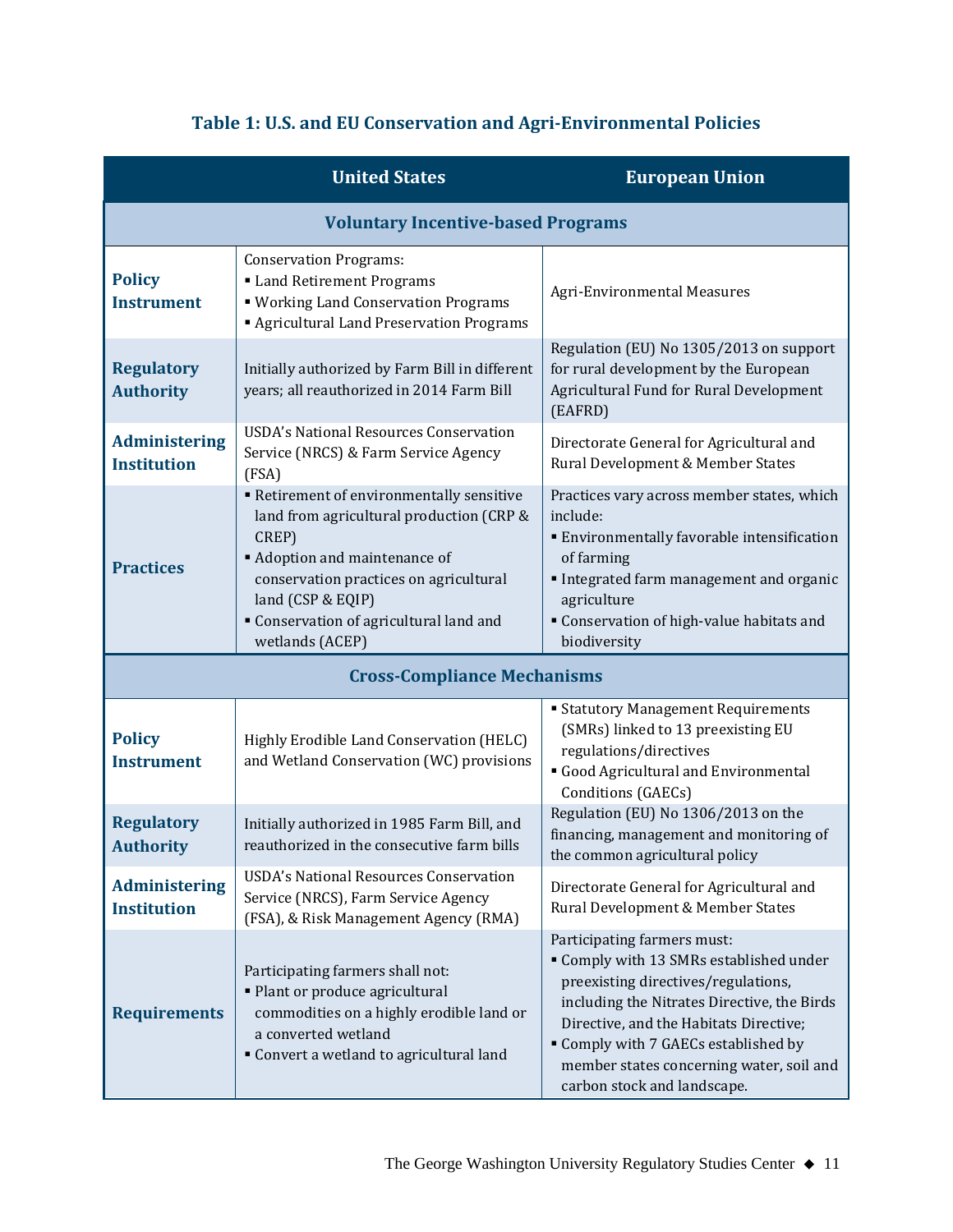# **Organic Farming**

Organic farming has gained popularity in both the United States and the European Union, causing the "Organic" label to have marketing value with consumers, which creates a need for definitional standards. The U.S. and the EU reached an organic certification equivalence agreement in 2012.<sup>[39](#page-11-0)</sup> Due to this agreement and trade requirements, there is a growing convergence of organic standards in the U.S and the EU.

# **United States**

In the United States, organic crop production is regulated under the National Organic Program (NOP) by USDA's Agriculture Marketing Service (AMS). The Organic Food Production Act created the organic program in the United States in 1990. [40](#page-11-1) This act tasked AMS with creating a certifying body for products claiming to be organic, developing organic crop production and livestock standards, and developing standards for labeling, processing, and packaging of organic products.[41](#page-11-2)

# *Organic Standards*

The NOP establishes the standards required for a product to be labeled as organic.<sup>[42](#page-11-3)</sup> These rules follow certain farming philosophies defined by USDA as agricultural commodities that are produced using,

"Cultural, biological and mechanical practices that support the cycling of on-farm resources, promote ecological balance, and conserve biodiversity in accordance with the USDA organic regulations. This means that organic operations must maintain or enhance soil and water quality, while also conserving wetlands, woodlands, and wildlife. Synthetic fertilizers, sewage sludge, irradiation, and genetic engineering may not be used"<sup>[43](#page-11-4)</sup>

<span id="page-11-0"></span><sup>&</sup>lt;sup>39</sup> United States Department of Agriculture, Agriculture Marketing Service [USDA AMS]. (2016a). International Trade Polices: European Union. Retrieved from [https://www.ams.usda.gov/services/organic](https://www.ams.usda.gov/services/organic-certification/international-trade/European%20Union)[certification/international-trade/European%20Union](https://www.ams.usda.gov/services/organic-certification/international-trade/European%20Union)

<span id="page-11-1"></span><sup>40</sup> 7 U.S.C. §94 Organic Certification

<span id="page-11-2"></span><sup>&</sup>lt;sup>41</sup> United States Department of Agriculture, Agriculture Marketing Service [USDA AMS]. (2016b). About the National Organic Program. Retrieved from <https://www.ams.usda.gov/sites/default/files/media/About%20the%20National%20Organic%20Program.pdf>

<span id="page-11-3"></span><sup>42</sup> 7 C.F.R. §205

<span id="page-11-4"></span> $43$  USDA AMS (2016b)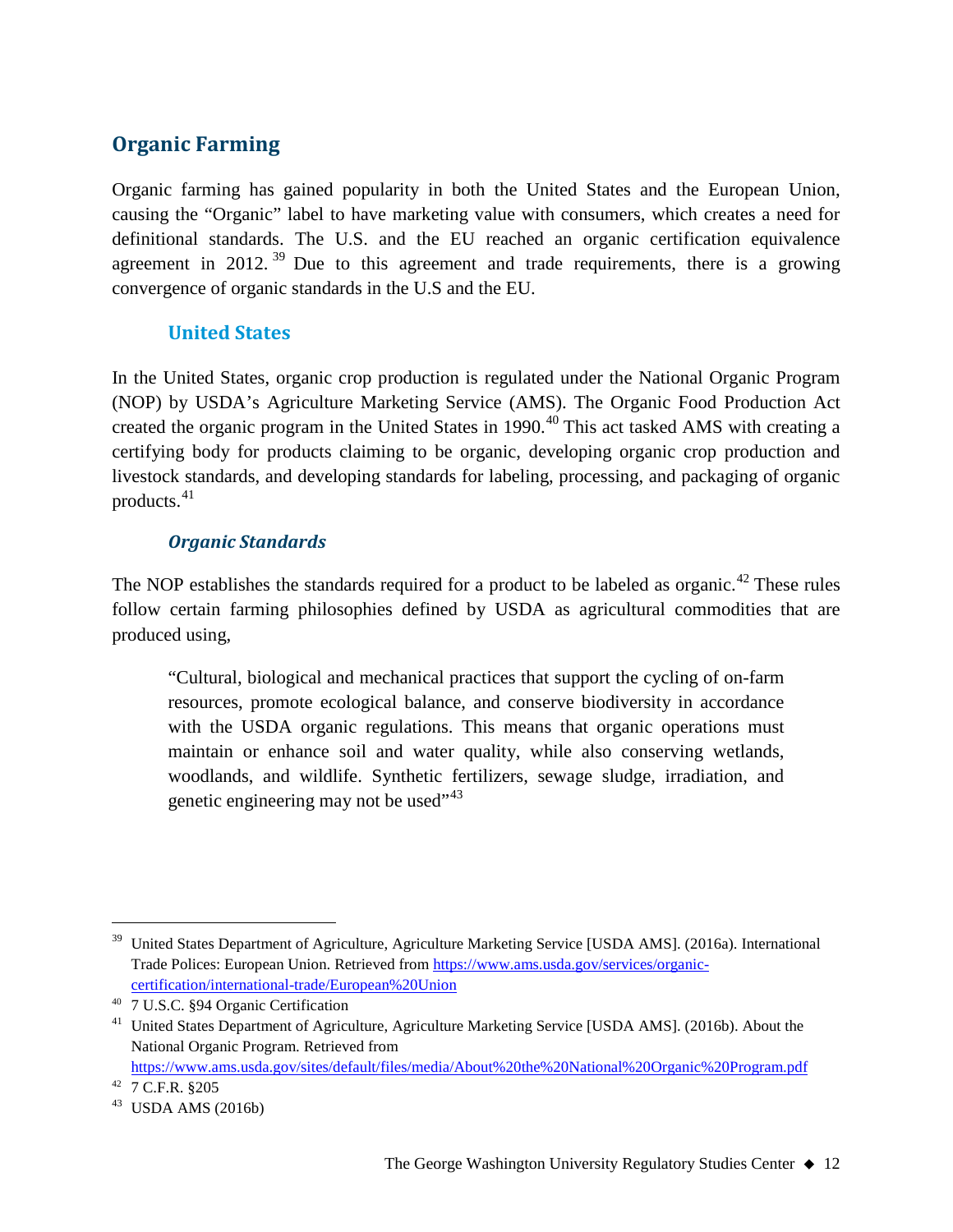These concepts are further explained in an agency guidance document titled, the *National Organic Farming Handbook*. [44](#page-12-0) This handbook gives more detailed examples and resources to help producers better understand how to comply with organic standards.

# *Certification of Producers*

To be a certified organic producer, one must be certified by a USDA accredited third-party certifier.<sup>[45](#page-12-1)</sup> Individuals must present organic production or processing plans to the certifier for review and must submit their production or handling operation to a full inspection. USDA accredited third-party certifiers may issue an organic certification if an operation meets all of the standards laid out in the regulation or if only minor noncompliance issues need to be resolved. In the latter case, the certifier would give the certified operation a time limit for coming into compliance with organic standards.<sup>[46](#page-12-2)</sup> Certified operations are listed in the USDA Annual List of Certified Organic Operations and maintained in an online database called the Organic INTEGRITY Database.<sup>[47](#page-12-3)</sup>

# *Prohibited Substances*

To specify the synthetic and non-synthetic substances that can be used in an organic operation, the NOP created the National List of Allowed and Prohibited Substances (The National List or the list). It lists substances that are disallowed in an organic operation, but also identifies some synthetic materials that can be used in the production or processing of organic products.<sup>[48](#page-12-4)</sup> Substances can refer to any product applied to a crop including but not limited to, pesticides, herbicides, compost, and pheromones.<sup>[49](#page-12-5)</sup> The synthetic substances on the National List may be allowed for specific uses, situations, or for a pre-determined time limit. General guidelines for when a synthetic substance may be allowed include: if there are no organic substitutes; if it does not adversely affect the environment; if the substance or its breakdown product does not harm

<span id="page-12-0"></span> <sup>44</sup> United States Department of Agriculture, Agriculture Marketing Service [USDA AMS]. (2015). *National Organic Farming Handbook* (pp. D1-D14). Washington, D.C.: U.S. Department of Agriculture. Retrieved from https://policy.nrcs.usda.gov/OpenNonWebContent.aspx?content=37903.wba

<span id="page-12-1"></span><sup>&</sup>lt;sup>45</sup> United States Department of Agriculture, Agriculture Marketing Service, National Organic Program. (2015). *Accreditation Policies and Procedures* (pp. 5-16). Washington, D.C.: U.S. Department of Agriculture. Retrieved from

[https://www.ams.usda.gov/sites/default/files/media/General%20Accreditation%20Policies%20and%20Procedure](https://www.ams.usda.gov/sites/default/files/media/General%20Accreditation%20Policies%20and%20Procedures.pdf) [s.pdf](https://www.ams.usda.gov/sites/default/files/media/General%20Accreditation%20Policies%20and%20Procedures.pdf)

<span id="page-12-2"></span><sup>46</sup> 7 C.F.R. §205

<span id="page-12-3"></span><sup>&</sup>lt;sup>47</sup> United States Department of Agriculture, Agriculture Marketing Service [USDA AMS]. (2016c). U.S. Organic Integrity Database. Retrieved on April 26, 2016 fro[m https://apps.ams.usda.gov/integrity/](https://apps.ams.usda.gov/integrity/)

<span id="page-12-4"></span><sup>&</sup>lt;sup>48</sup> United States Department of Agriculture, Agriculture Marketing Service [USDA AMS]. (2016d). The National List. Retrieved on April 26, 2016 fro[m https://www.ams.usda.gov/rules-regulations/organic/national-list](https://www.ams.usda.gov/rules-regulations/organic/national-list)

<span id="page-12-5"></span><sup>49</sup> Coleman, P. (2012). *Guide for Organic Crop Producers* (pp. 37-41). Washington, D.C.: U.S. Department of Agriculture, Agriculture Marketing Service. Retrieved from <https://www.ams.usda.gov/sites/default/files/media/Guide-OrganicCropProducers.pdf>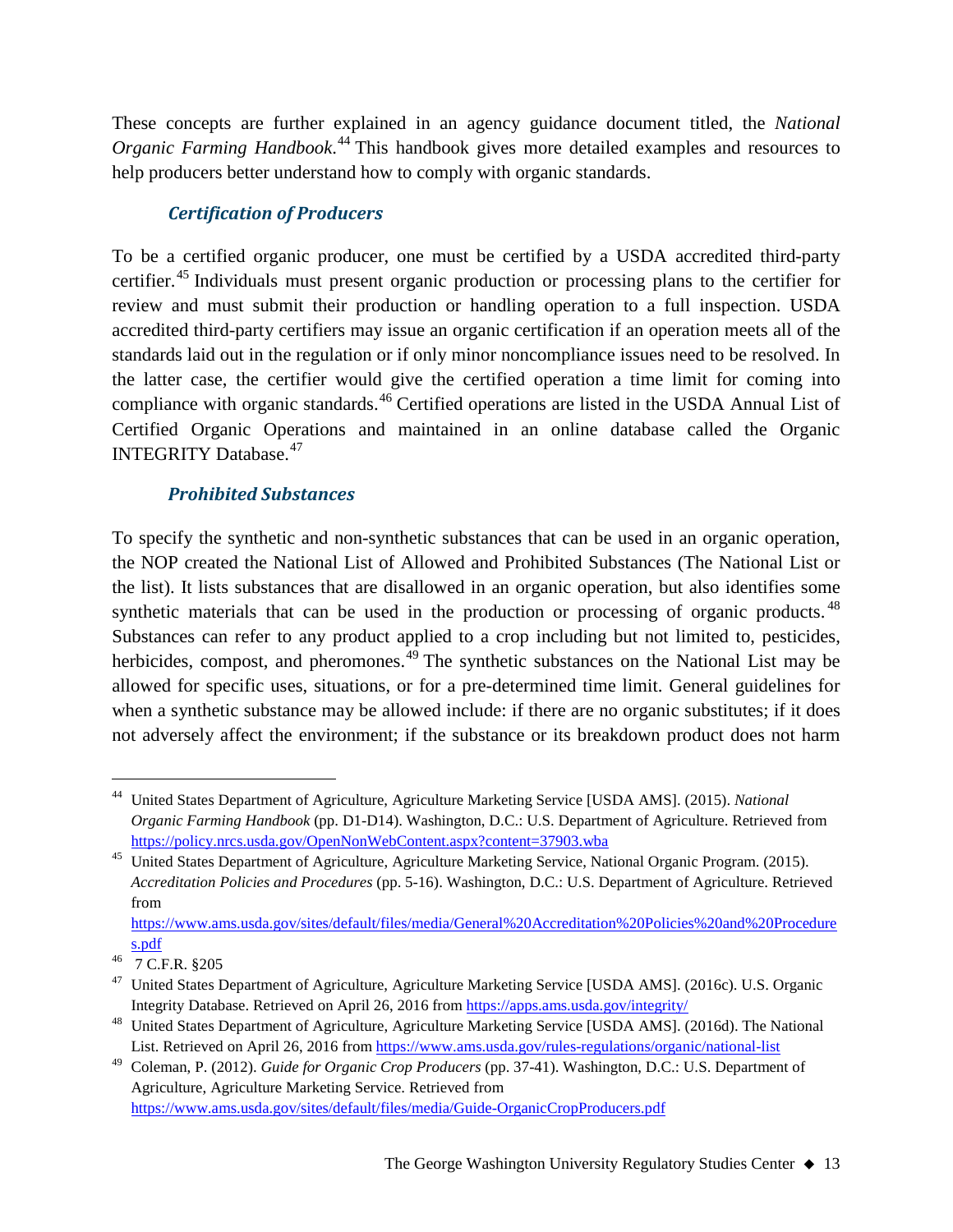human health and is generally recognized as safe by the Food and Drug Administration (FDA); if it is not primarily a preservative; and in cases where the substance is essential for organic handling. $50$ 

# *Labeling*

USDA accredited agents certify organic products or farms. [51](#page-13-1) There is an exemption for producers whose total income from sales of organic products is below \$5,000 per year. These producers may claim organic status without going through certification; this allows producers to use the term "organic" but not the official USDA Organic logo. NOP regulations specify when and how the word "organic" can be used on the front panel or information panel of a product. There are four categories of labeling: $52$ 

- 1. "100 percent organic" can only be used for products that contain only organic ingredients.
- 2. "Organic" may be used for products that contain a minimum of 95 percent organic ingredients. The non-organic ingredients must not be commercially available in organic form.
- 3. "Made with Organic \_\_\_" may be used for products that have at least 70 percent organic ingredients. The non-organic ingredients must still meet certain standards.
- 4. Organic ingredients can be listed as such on the information panel if a product contains less than 70 percent organic ingredients.

# **European Union**

The Directorate General for Agricultural and Rural Development implements Council Regulation (EC) No. 834/2007 for organic farming. In 1991, the EU first introduced Regulation (EEC) No 2092/91 on organic farming and labeling for organic farm produce and foods, and animal products. Subsequently, a new organics program was created in 2007 with Council Regulation (EC) No. 834/2007 "on organic production and labeling of organic products and repealing regulation (EEC) No. 2092/91."[53](#page-13-3) The aims of the legislation were to create an organic farming environment that uses, "sustainable cultivation systems, a variety of high-quality products, a greater emphasis on environmental protection, more attention to biodiversity, consumer confidence, and protecting consumer interests." [54](#page-13-4) The aforementioned policies

<span id="page-13-0"></span> <sup>50</sup> 7 C.F.R. §205.600

<span id="page-13-1"></span><sup>51</sup> 7 C.F.R. §205.400

<span id="page-13-2"></span> $52$  Coleman, 2012

<span id="page-13-3"></span><sup>&</sup>lt;sup>53</sup> Council Regulation (EC) No 834/2007 on organic production and labelling of organic products [2007] [http://eur](http://eur-lex.europa.eu/LexUriServ/LexUriServ.do?uri=OJ:L:2007:189:0001:0023:EN:PDF)[lex.europa.eu/LexUriServ/LexUriServ.do?uri=OJ:L:2007:189:0001:0023:EN:PDF](http://eur-lex.europa.eu/LexUriServ/LexUriServ.do?uri=OJ:L:2007:189:0001:0023:EN:PDF)

<span id="page-13-4"></span><sup>54</sup> European Commission. (2016d). EU Law on Organic Production: An Overview. Retrieved on May 4, 2016 from [http://ec.europa.eu/agriculture/organic/eu-policy/eu-legislation/brief-overview/index\\_en.htm](http://ec.europa.eu/agriculture/organic/eu-policy/eu-legislation/brief-overview/index_en.htm)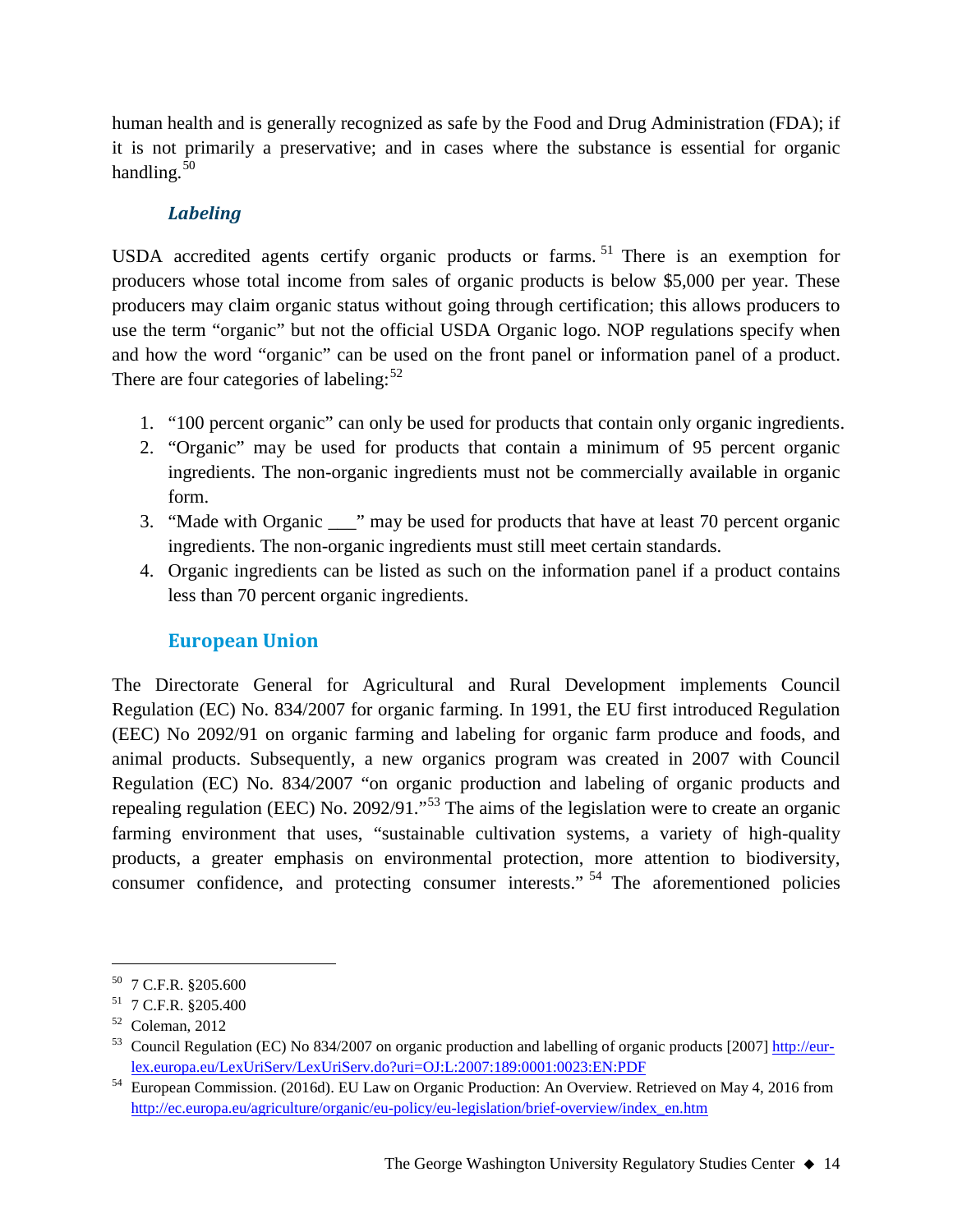generally encourage closed systems that use internal inputs rather than external inputs.<sup>[55](#page-14-0)</sup> The regulation applies to living or unprocessed products, processed foods, animal feed and seeds, and propagating material.

# *Organic Standards*

The EU organics regulation determines specific standards and accepted practices for organic production.<sup>[56](#page-14-1)</sup> Rules for plant production can be organized into four categories: the life of the soil, crop rotation, prevention of pests and disease, and the collection and use of wild plants. The standards require that plant production should "maintain or increase soil organic matter, enhance soil stability and soil biodiversity, and prevent soil compaction and soil erosion."<sup>[57](#page-14-2)</sup> The regulation specifies that one way to preserve and improve the soil is through intentional crop rotation and the application of other organic materials from compost or animal refuse. To prevent pests and disease, producers can use approved fertilizers and soil conditioners along with the "protection by natural enemies, the choice of species and varieties, crop rotation, cultivation techniques and thermal processes."[58](#page-14-3) Finally, the regulation specifies when and how wild plants can be used in commercial production.

# *Certification of Producers*

In the EU, the process for certification of producers is decentralized. The producers of organic goods must go through either a private or public control body in their country to be certified. Each member-state is required to designate a private control body, a public entity that regulates organic certification, or both. Authorities in each member-state supervise these control bodies. To be certified, producers must notify the control body of their intent to produce under an organic label, and the control body conducts an audit of their operation.<sup>[59](#page-14-4)</sup> Certified operations are listed in online databases by each individual certifier. In the case of non-compliance, producers are not allowed to label or advertise their production as organic.

<span id="page-14-0"></span> <sup>55</sup> *Ibid*

<span id="page-14-1"></span><sup>56</sup> Council Regulation (EC) 834/2007

<span id="page-14-2"></span><sup>57</sup> *Ibid*

<span id="page-14-3"></span><sup>58</sup> Council Regulation (EC) 834/2007

<span id="page-14-4"></span>European Commission, Directorate General for Agriculture and Rural Development. (2011). Working document of the Commission Services on Official Controls in the Organic Sector, Version 8. Retrieved on May 9, 2016 from [https://ec.europa.eu/agriculture/organic/sites/orgfarming/files/docs/body/controls-working-document-](https://ec.europa.eu/agriculture/organic/sites/orgfarming/files/docs/body/controls-working-document-20110708_en.pdf)[20110708\\_en.pdf](https://ec.europa.eu/agriculture/organic/sites/orgfarming/files/docs/body/controls-working-document-20110708_en.pdf)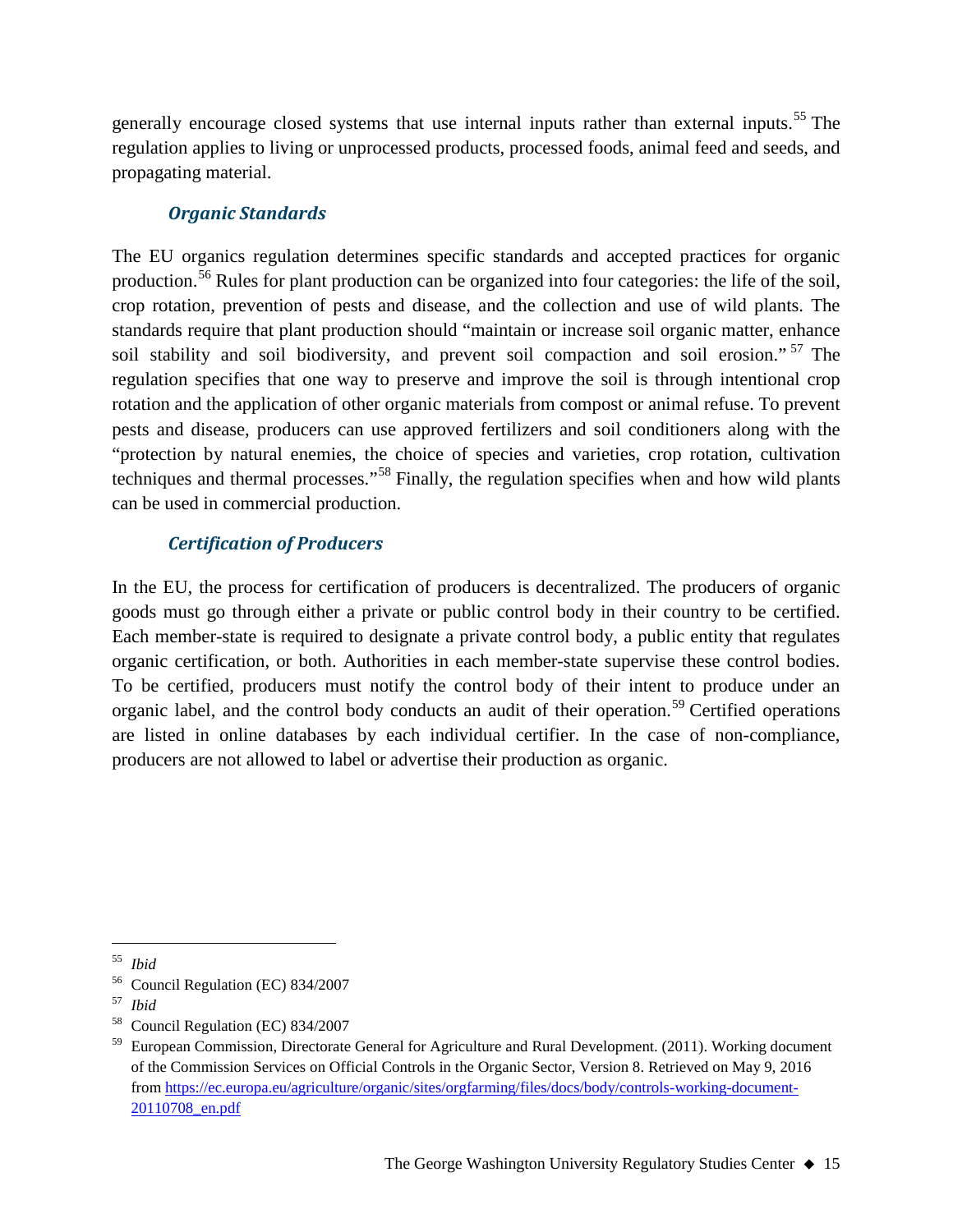### *Prohibited Substances*

Commission Regulation (EC) No 889/2008 specifies the list of substances allowed in organic production and processing.<sup>[60](#page-15-0)</sup> Only substances mentioned in the annex of the regulation can be used for organic farming. The substances contained in the regulation include fertilizers, pesticides, products and substances for use in production such as food additives and processing aids, and products for cleaning and disinfection. In 2011, the EU convened an Expert Group for Technical Advice on Organic Production (EGTOP) to review the substances listed in the regulation. This group of scientific experts used a combination of evidence-based practice and precautionary risk assessments to evaluate whether certain additives and non-organic ingredients should be allowed in organic production. <sup>[61](#page-15-1)</sup> Based on the recommendation of EGTOP, Commission Regulation (EC) No 889/2008 has been amended to include additional substances.<sup>[62](#page-15-2)</sup>

## *Labeling*

The labeling requirements are set out in Council Regulation (EC) No. 834/2007 and Commission Regulation (EC) No 889/2008. In the EU, the term organic is sometimes interchangeable with the words 'eco' short for ecological or 'bio' short for biodynamic. Items labeled as any organic, bio, or eco, that use the EU organic logo must satisfy the requirements established in the regulation. The organic items must have ingredients that are at least 95% organic by weight and that only include approved additives. Products labeled as organic must also be free of GMO. Further, the label needs to include a code referencing the appropriate control body and place of origin. Member states are charged with enforcing labeling requirements but the EU regulation mandates an annual verification. [63](#page-15-3)

<span id="page-15-0"></span> <sup>60</sup> Commission Regulation (EC) 889/2008 on laying down detailed rules for the implementation of Council Regulation (EC) No 834/2007 on organic production and labelling of organic products with regard to organic production, labelling and control [2008][. http://eur-lex.europa.eu/legal](http://eur-lex.europa.eu/legal-content/EN/ALL/?uri=CELEX%3A32008R0889)[content/EN/ALL/?uri=CELEX%3A32008R0889](http://eur-lex.europa.eu/legal-content/EN/ALL/?uri=CELEX%3A32008R0889)

<span id="page-15-1"></span><sup>&</sup>lt;sup>61</sup> European Commission, Directorate General for Agriculture and Rural Development. (2013). Expert Group for Technical Advice on Organic Production (EGTOP): Final Report III. Retrieved on May 9, 2016 from [https://ec.europa.eu/agriculture/organic/sites/orgfarming/files/docs/body/2013\\_05\\_19\\_permanent\\_group\\_egtop\\_f](https://ec.europa.eu/agriculture/organic/sites/orgfarming/files/docs/body/2013_05_19_permanent_group_egtop_food_mandate_3_en.pdf) [ood\\_mandate\\_3\\_en.pdf](https://ec.europa.eu/agriculture/organic/sites/orgfarming/files/docs/body/2013_05_19_permanent_group_egtop_food_mandate_3_en.pdf)

<span id="page-15-2"></span> $62$  Commission Implementing Regulation (EU) 2016/673 on organic production and labelling of organic products with regard to organic production, labelling and control [2016] [http://eur-lex.europa.eu/legal](http://eur-lex.europa.eu/legal-content/en/TXT/?uri=uriserv%3AOJ.L_.2016.116.01.0008.01.ENG)[content/en/TXT/?uri=uriserv%3AOJ.L\\_.2016.116.01.0008.01.ENG](http://eur-lex.europa.eu/legal-content/en/TXT/?uri=uriserv%3AOJ.L_.2016.116.01.0008.01.ENG)

<span id="page-15-3"></span><sup>&</sup>lt;sup>63</sup> European Commission, Directorate General for Agriculture and Rural Development, 2011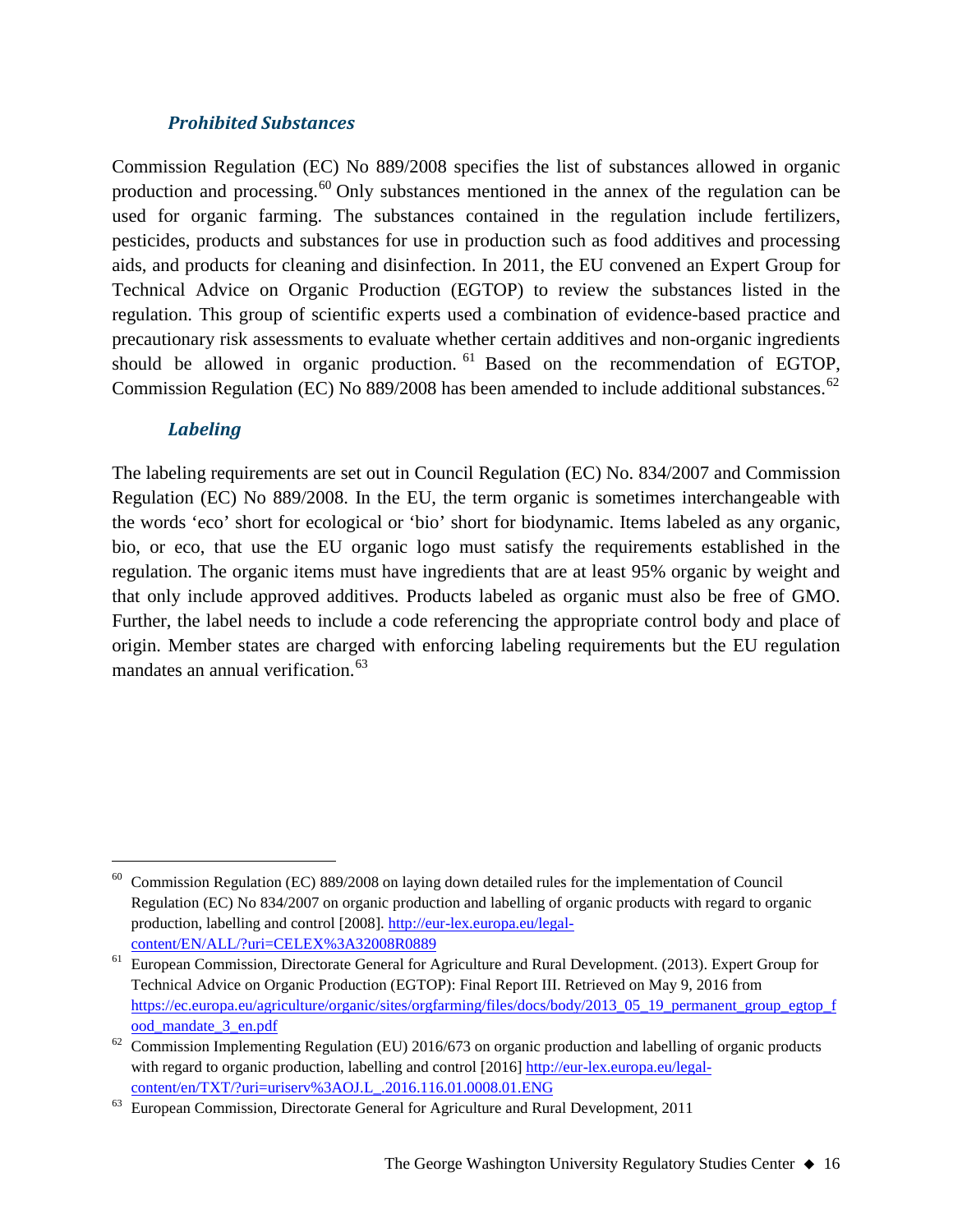# **Table 2: U.S. and EU Organic Farming Regulations**

|                                             | <b>United States</b>                                                                                                                                                                                                                                                                                                                                                                                                                                                      | <b>European Union</b>                                                                                                                                                                                                                                                          |
|---------------------------------------------|---------------------------------------------------------------------------------------------------------------------------------------------------------------------------------------------------------------------------------------------------------------------------------------------------------------------------------------------------------------------------------------------------------------------------------------------------------------------------|--------------------------------------------------------------------------------------------------------------------------------------------------------------------------------------------------------------------------------------------------------------------------------|
| <b>Regulatory</b><br><b>Authority</b>       | USDA organic regulations established under<br>the National Organic Program (NOP),<br>authorized by the Organic Food Production<br>Act                                                                                                                                                                                                                                                                                                                                     | Regulation (EC) No. 834/2007 on organic<br>production and labeling of organic products<br>(repealing Regulation (EEC) No 2092/91)<br>Regulation (EC) No 889/2008 laying down<br>detailed rules for the implementation of<br>Regulation (EC) No 834/2007                        |
| <b>Administering</b><br><b>Institution</b>  | USDA's Agriculture Marketing Service (AMS)                                                                                                                                                                                                                                                                                                                                                                                                                                | Directorate General for Agricultural and Rural<br>Development                                                                                                                                                                                                                  |
| <b>Organic</b><br><b>Standards</b>          | Organic farming is defined as plant<br>production practices that:<br>i. support the cycling of on-farm resources<br>ii. promote ecological balance<br>iii. conserve biodiversity                                                                                                                                                                                                                                                                                          | Organic farming is defined as plant production<br>practices that:<br>i. maintain or increase soil organic matter<br>ii. enhance soil stability and soil biodiversity<br>iii. prevent soil compaction and soil erosion                                                          |
| <b>Certification of</b><br><b>Producers</b> | An organic producer must:<br>i. be certified by a USDA accredited third-<br>party certifier<br>ii. submit organic production or processing<br>plans to the certifier for review<br>iii. submit production or handling operation<br>to a full inspection                                                                                                                                                                                                                   | An organic producer must:<br>i. be certified by either a private or public<br>control body designated by member states<br>ii. notify the intent to produce under an organic<br>label to the control body<br>iii. accept an audit of operation conducted by the<br>control body |
| <b>Prohibited</b><br><b>Substances</b>      | The National List of Allowed and Prohibited<br>Substances specifies substances that are<br>disallowed in an organic operation, and<br>synthetic materials that can be used in<br>production or processing of organic<br>products.                                                                                                                                                                                                                                         | Regulation (EC) No 889/2008 specifies substances<br>that can and cannot be used for organic farming.                                                                                                                                                                           |
| <b>Labeling</b>                             | Products labeled as "100% organic" must:<br><i>i.</i> contain only organic ingredients<br>" Products labeled as "Organic" must:<br>i. contain at least 95% organic ingredients<br>ii. contain non-organic ingredients only if<br>they are not commercially available in<br>organic form<br>Products labeled as "Made with organic<br>" must:<br>i. contain at least 70% organic ingredients<br>ii. contain non-organic ingredients only if<br>they meet certain standards | " Products labeled as "Organic," "Eco," or "Bio"<br>must:<br>i. contain at least 95% organic ingredients by<br>weight<br>ii. contain only approved additives<br>iii. be free of GMO<br>iv. include a code referencing the appropriate<br>control body and place of origin      |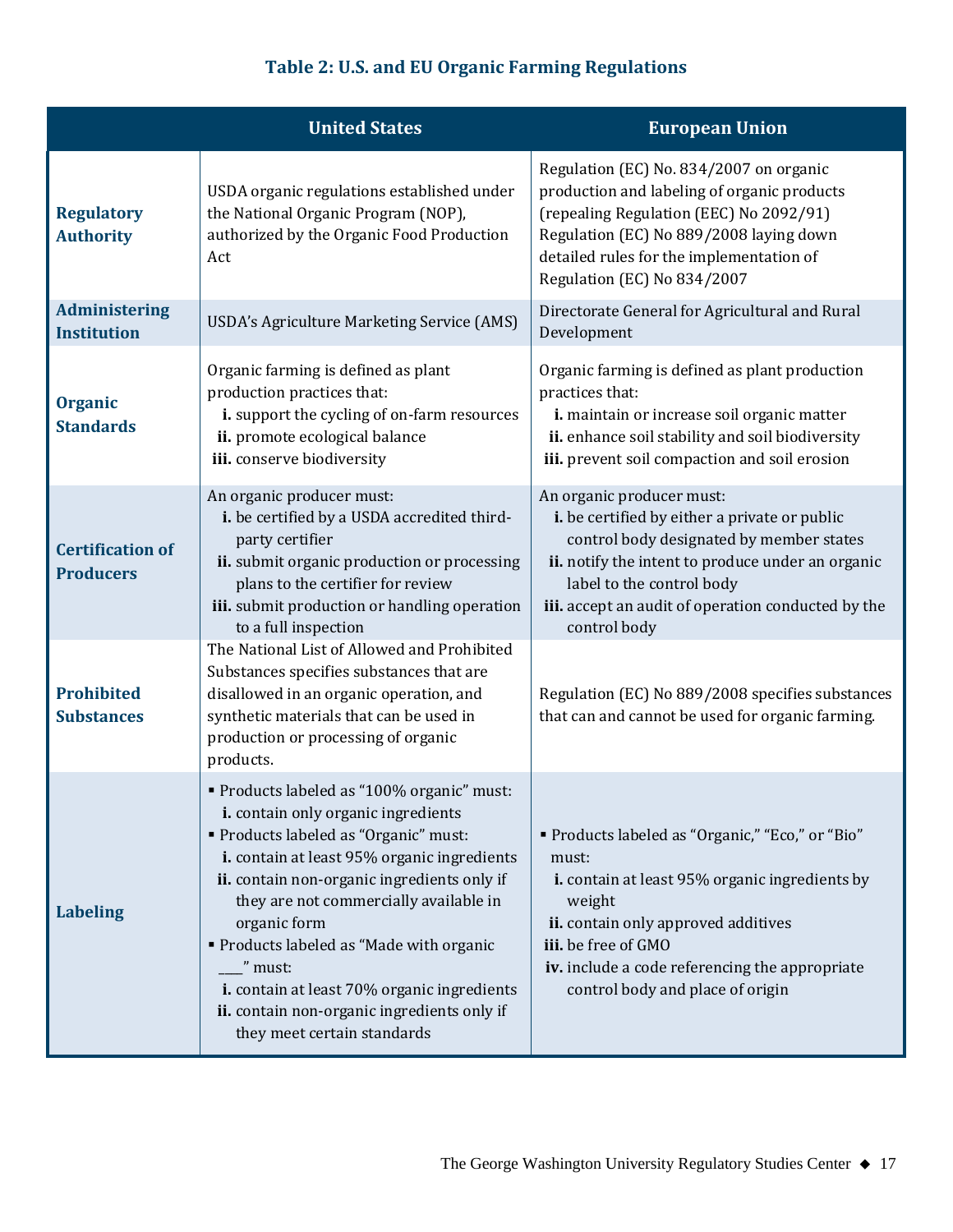# **Genetically Modified Organisms**

Over time, GMO regulations in the European Union have become more restrictive in comparison to the United States. Public opinion in the EU has led to stringent controls on GMOs, whereas the United States has a relatively tolerant approach towards this newer technology. This section highlights the divergent approaches followed in the U.S. and the EU towards GMO crops.

# **The United States**

GMO crops are not regulated under a specific federal legislation in the United States. In the 1986 "Coordinated Framework for Regulation of Biotechnology," the Office of Science and Technology Policy (OSTP), under the Executive Office of the President, indicated that the U.S. would approach regulating GMO's through existing federal law. <sup>[64](#page-17-0)</sup> Therefore, GMOs are regulated under legislation concerning health, safety, and environmental issues.<sup>[65](#page-17-1)</sup> The framework characterizes U.S. policy towards GM production as one that focuses on the end product of genetic modification and not the development process. [66](#page-17-2) A recent review of the coordinated framework has updated some aspects of it, but retained its original principles.<sup>[67](#page-17-3)</sup>

Current federal regulation covering GM crops falls under the jurisdiction of three primary agencies: USDA's Animal Plant Health Inspection Service (APHIS), The Environmental Protection Agency (EPA), and the FDA.<sup>[68](#page-17-4)</sup>

APHIS is responsible for implementing the Plant Protection Act (PPA). Under this legislation, APHIS regulates the entry of pests and noxious weeds through importation, transportation, or introduction of new crops and seeds.<sup>[69](#page-17-5)</sup> GM crops are regulated under this federal legislation because they are introduced to the environment and interact with other plants and insects. Under

<span id="page-17-0"></span><sup>&</sup>lt;sup>64</sup> Coordinated Framework for Regulation of Biotechnology, 51 Fed. Reg. 23, 302 (June 26, 1986). Retrieved from [http://www.aphis.usda.gov/brs/fedregister/coordinated\\_framework.pdf](http://www.aphis.usda.gov/brs/fedregister/coordinated_framework.pdf)

<span id="page-17-1"></span><sup>65</sup> Acosta, L. (2014, March). Restrictions on Genetically Modified Organisms: United States. *Library of Congress*. Retrieved fro[m https://www.loc.gov/law/help/restrictions-on-gmos/usa.php](https://www.loc.gov/law/help/restrictions-on-gmos/usa.php)

<span id="page-17-2"></span><sup>&</sup>lt;sup>66</sup> Pew Initiative on Food and Biotechnology. (2001, September). Guide to U.S. Regulation of Genetically Modified Food and Agricultural Biotechnology Products. Pew Research Trust. Retrieved from [http://www.pewtrusts.org/~/media/legacy/uploadedfiles/wwwpewtrustsorg/reports/food\\_and\\_biotechnology/hhsb](http://www.pewtrusts.org/%7E/media/legacy/uploadedfiles/wwwpewtrustsorg/reports/food_and_biotechnology/hhsbiotech0901pdf.pdf) [iotech0901pdf.pdf](http://www.pewtrusts.org/%7E/media/legacy/uploadedfiles/wwwpewtrustsorg/reports/food_and_biotechnology/hhsbiotech0901pdf.pdf)

<span id="page-17-3"></span><sup>67</sup> Barbero, R., Boling, T., Doherty, J., Goldstein, M., & Kim, J. (2016, September 16). Building on 30 Years of Experience to Prepare for the Future of Biotechnology. Retrieved on September 31, 2016 from

<https://www.whitehouse.gov/blog/2016/09/16/building-30-years-experience-prepare-future-biotechnology> <sup>68</sup> *Ibid*

<span id="page-17-5"></span><span id="page-17-4"></span><sup>69</sup> 7 U.S.C. § 7712(a) (2012) [http://uscode.house.gov/view.xhtml?req=granuleid:USC-prelim-title7-section](http://uscode.house.gov/view.xhtml?req=granuleid:USC-prelim-title7-section7712&num=0&edition=prelim) [7712&num=0&edition=prelim](http://uscode.house.gov/view.xhtml?req=granuleid:USC-prelim-title7-section7712&num=0&edition=prelim)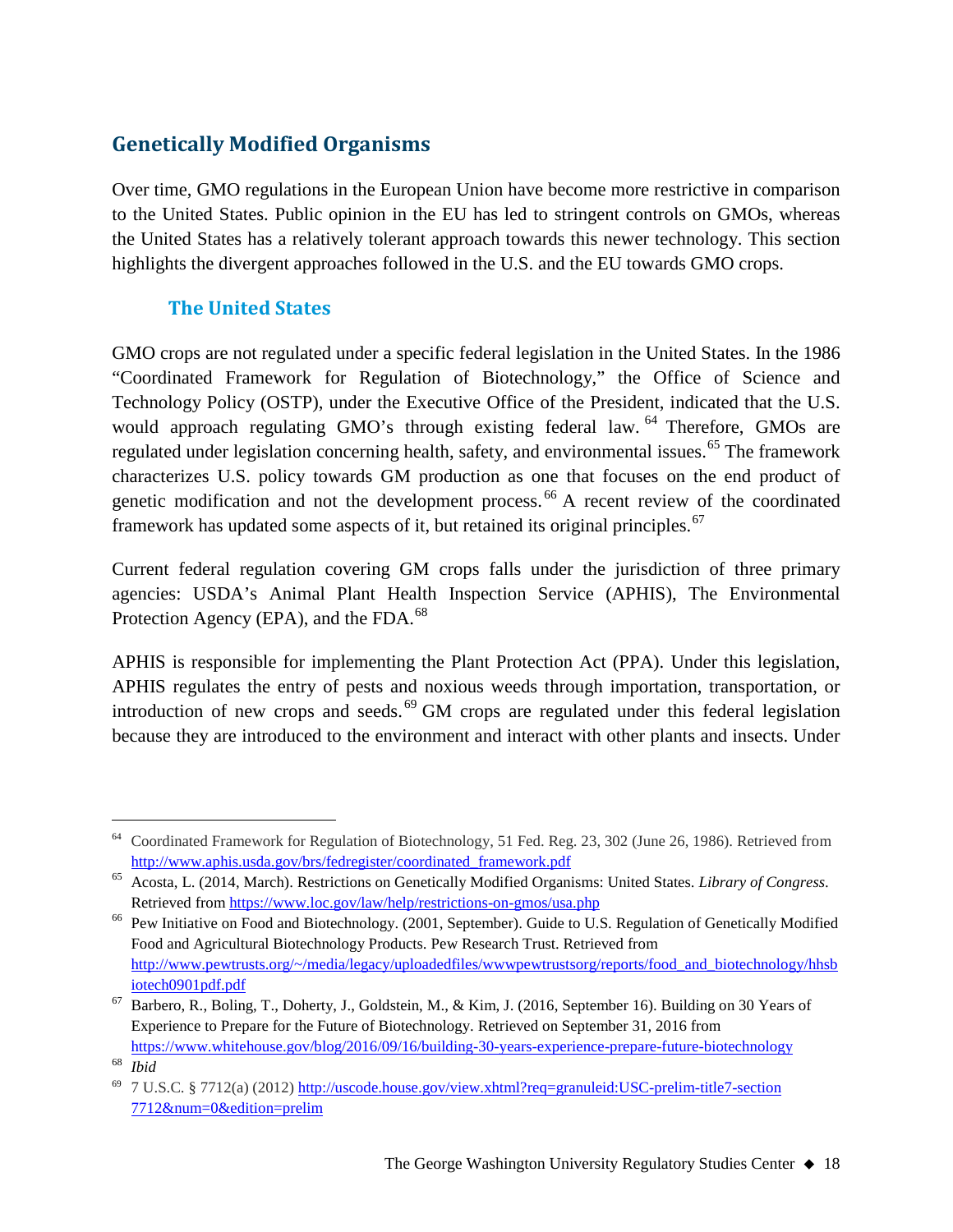PPA, APHIS grants permits for the sale of GM crops and through that permitting oversees the containment of those crop varieties.<sup>[70](#page-18-0)</sup>

FDA is responsible for implementing the Federal Food, Drug and Cosmetic Act (FFDCA). Through this act, FDA evaluates whether food products are safe for human consumption.<sup>[71](#page-18-1)</sup> In 1992, foods derived from GMOs were deemed to be "generally recognized as safe" (GRAS) and therefore do not have to be approved for each use unless a new variety "differs significantly in structure, function, or composition from substances found currently in food."<sup>[72](#page-18-2)</sup>

EPA is responsible for implementing the Federal Insecticide, Fungicide and Rodenticide Act (FIFRA), the Toxic Substances Control Act  $(TSCA)$ ,<sup>[73](#page-18-3)</sup> and the National Environmental Policy Act (NEPA).<sup>[74](#page-18-4), [75](#page-18-5)</sup> Under FIFRA, EPA regulates pesticide manufacture, sale, and use. GM Crops that are engineered to produce pesticide products (called plant-incorporated protectants) are covered under this regulation. EPA also has jurisdiction to regulate GM crops through TSCA. TSCA regulates chemicals that pose an unreasonable risk to human health or the environment. Finally, NEPA regulations require agencies to submit Environmental Assessments or Environmental Impact Statements for any federal action that is likely to have a significant impact on the environment. Agencies that register GM crops may have to prepare these assessments as a part of their approval process.<sup>[76](#page-18-6)</sup>

# *Labeling and Traceability*

Products that contain genetically modified ingredients are not currently required to be labeled in the U.S. In November 2015, FDA published a guidance document detailing ways to label non-GMO products. The voluntary labeling practices suggested by FDA aim to help industry better understand how to distinguish non-GMO products for consumers without misleading the

<span id="page-18-0"></span> $70$  Acosta (2014)

<span id="page-18-1"></span> $71$  Acosta (2014)

<span id="page-18-2"></span><sup>&</sup>lt;sup>72</sup> United States Food and Drug Administration [US FDA]. (1992, May 29). Guidance to Industry for Foods Derived from New Plant Varieties**.** *Statement of policy - foods derived from new plant varieties.* Retrieved from [http://www.fda.gov/Food/GuidanceRegulation/GuidanceDocumentsRegulatoryInformation/%20Biotechnology/u](http://www.fda.gov/Food/GuidanceRegulation/GuidanceDocumentsRegulatoryInformation/%20Biotechnology/ucm096095.htm) [cm096095.htm](http://www.fda.gov/Food/GuidanceRegulation/GuidanceDocumentsRegulatoryInformation/%20Biotechnology/ucm096095.htm)

<span id="page-18-3"></span><sup>&</sup>lt;sup>73</sup> The Toxic Substances Control Act was amended by the Frank R. Lautenberg Chemical Safety for the 21st Century Act, signed by President Obama on June 22, 2016. The new act provides new risk-based safety standard, increased public transparency, and consistent source of funding for EPA (see footnote 74).

<span id="page-18-4"></span><sup>&</sup>lt;sup>74</sup> United States Environmental Protection Agency [US EPA]. (2016). The Frank R. Lautenberg Chemical Safety for the 21st Century Act. *Assessing and managing chemicals under TCSA*. Retrieved from [https://www.epa.gov/assessing-and-managing-chemicals-under-tsca/frank-r-lautenberg-chemical-safety-21st](https://www.epa.gov/assessing-and-managing-chemicals-under-tsca/frank-r-lautenberg-chemical-safety-21st-century-act)[century-act](https://www.epa.gov/assessing-and-managing-chemicals-under-tsca/frank-r-lautenberg-chemical-safety-21st-century-act)

<span id="page-18-5"></span> $75$  Acosta (2014)

<span id="page-18-6"></span>Acosta (2014)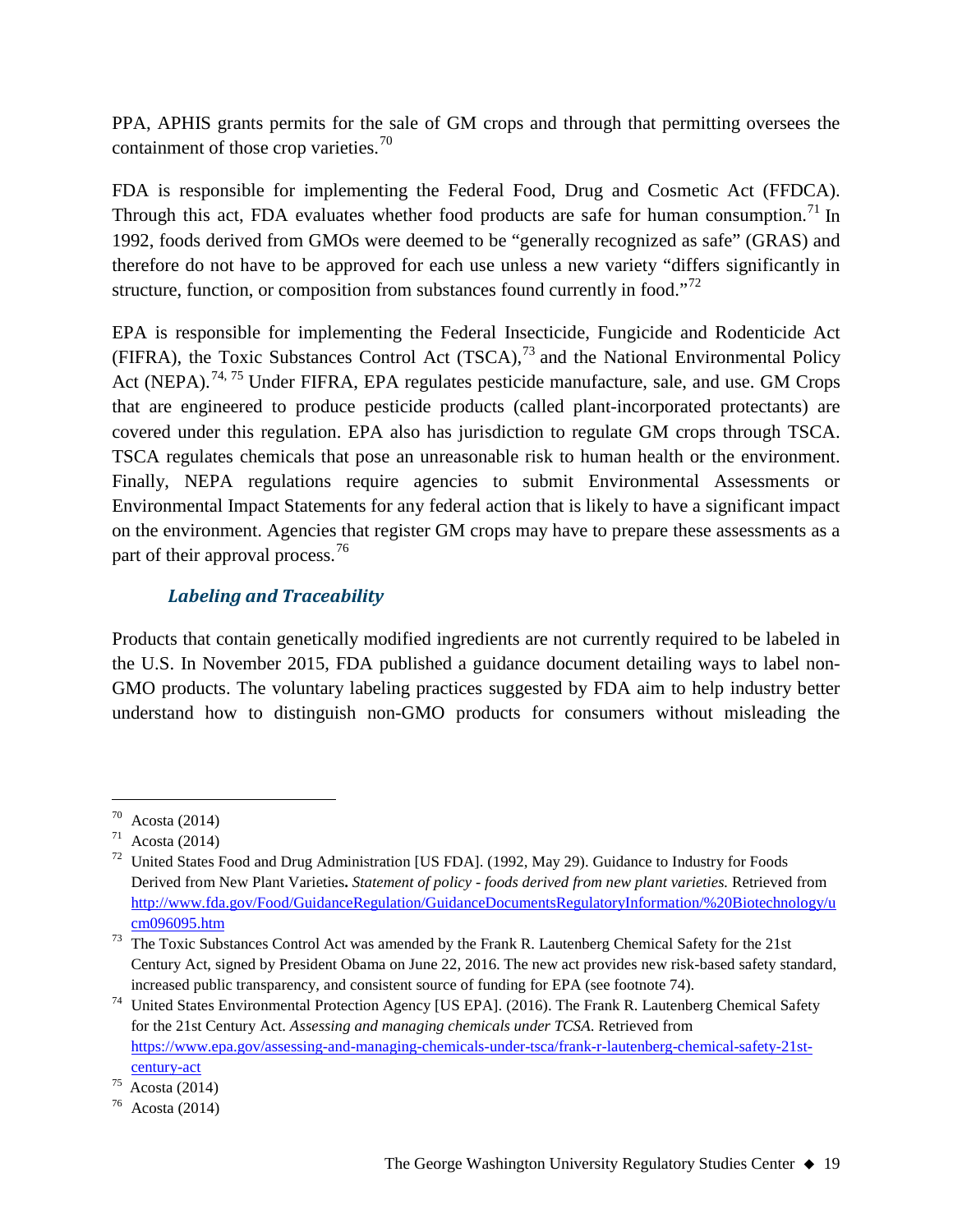public. [77](#page-19-0) On July 29, 2016, President Barack Obama signed the National Bioengineered Disclosure Law, amending the Agricultural Marketing Act of 1946. The legislation authorizes the USDA AMS to develop a "national mandatory bioengineered food disclosure standard" for GMO disclosure and labeling.<sup>[78](#page-19-1)</sup> The related rulemaking process is expected to be finalized within two years. A few states had introduced legislation requiring labeling of GMOs at the state level prior to the law's passage. These include Vermont, Maine, and Connecticut. At least 13 other states have proposed bills to require labeling, but have yet to enact them.<sup>[79](#page-19-2)</sup> The recently passed legislation will preempt any state labeling standards.

# **European Union**

Four key regulations set out the rules for GMO production, labeling and use in the European Union: Directive 2001/18/EC (deliberate release of GMOs in the environment), Regulation (EC) 1829/2003 (authorization and release of GMOs for feed and food), Directive (EU) 2015/412 (member states' right to restrict GMOs), Directive 2009/41/EC (contained use of GM microorganisms), and Regulation (EC) 1830/2003 (traceability and labeling). <sup>[80](#page-19-3)</sup> GMO legislation in the EU has four stated goals:

- 1. "To protect human and animal health and the environment by introducing safety assessment of the highest possible standards at EU level before any GMO is placed on the market."
- 2. "Put into place harmonized procedures for risk assessment and authorization of GMOs that are efficient, time-limited and transparent."
- 3. "Ensure clear labeling of GMOs placed on the market in order to enable consumers as well as professional to make an informed choice."
- 4. "Ensure the traceability of GMOs placed on the market"<sup>[81](#page-19-4)</sup>

Regulation (EC) 1829/2003 and Regulation (EC) 1829/2003 establish procedures for GMO authorization for cultivation, feed, and food. This legislation requires strict testing and approval processes before a product is approved for cultivation and sale. Member states may submit

<span id="page-19-0"></span><sup>77</sup> United States Food and Drug Administration [US FDA]. (2015, November). Guidance for Industry: Voluntary Labeling Indicating Whether Foods Have or Have Not Been Derived from Genetically Engineered Plants. Retrieved on May 10, 2016 from [http://www.fda.gov/Food/GuidanceRegulation/GuidanceDocumentsRegulatoryInformation/LabelingNutrition/uc](http://www.fda.gov/Food/GuidanceRegulation/GuidanceDocumentsRegulatoryInformation/LabelingNutrition/ucm059098.htm) [m059098.htm](http://www.fda.gov/Food/GuidanceRegulation/GuidanceDocumentsRegulatoryInformation/LabelingNutrition/ucm059098.htm)

<span id="page-19-1"></span><sup>78</sup> United States Department of Agriculture, Agricultural Marketing Services [USDA AMS]. (2016e). GMO Disclosure & Labeling. Retrieved on May 16, 2016 from<https://www.ams.usda.gov/rules-regulations/gmo>

<span id="page-19-2"></span><sup>79</sup> Center for Food Safety. (2016). 2016 State Labeling Legislation. Retrieved on May 10, 2016 from [http://www.centerforfoodsafety.org/issues/976/ge-food-labeling/state-labeling-initiatives#](http://www.centerforfoodsafety.org/issues/976/ge-food-labeling/state-labeling-initiatives)

<span id="page-19-3"></span><sup>80</sup> European Commission. (2016e). GMO Legislation. *Genetically Modified Organisms*. Retrieved from [http://ec.europa.eu/food/plant/gmo/legislation\\_en](http://ec.europa.eu/food/plant/gmo/legislation_en)

<span id="page-19-4"></span><sup>81</sup> *Ibid*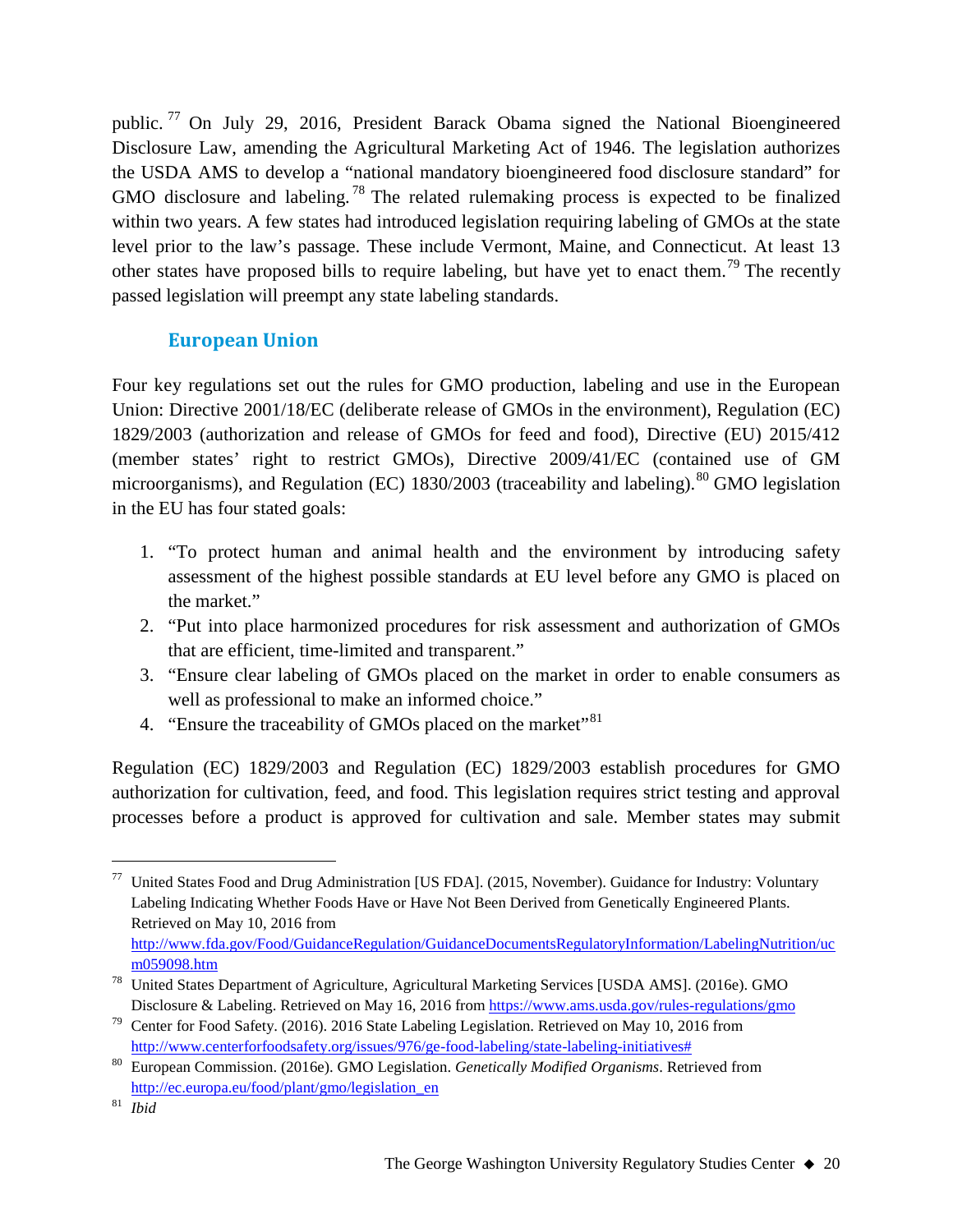applications to the European Food Safety Administration which conducts risk assessments. These risk assessments and approval processes are an example of the EU's use of the precautionary principle for regulation; this philosophy that requires the EU and its member states to do everything possible to prevent harm to human health and the environment.<sup>[82](#page-20-0)</sup> No memberstate can use GMOs unless authorized under EU legislation. During the process of authorization and following approval, GMOs are listed in the "EU Register of GM Food and Feed." This database provides the name, company, a unique identifier, and the relevant genetic information for the product along with whether it is approved for food, feed, or both. $^{83}$  $^{83}$  $^{83}$ 

Though GMOs are registered by the European Commission, individual member states can restrict the cultivation of GMOs they consider a risk, even if they are in the database of approved products.<sup>[84](#page-20-2)</sup> In 2015, the European Commission passed a directive to allow member states to restrict GMO production within their countries. This directive was introduced to accommodate disparate policy preferences of member states within the EU. Per Directive (EU) 2015/412, member states can decide to restrict cultivation within their respective region during an EU-wide authorization process by asking to restrict the geographic scope of the GMO authorization application. Additionally, a member state can continue its ban on the cultivation of a GMO within their borders by citing environmental policy, socio-economic impact or public policy concerns. When this Directive was introduced in April 2015, the EU Parliament and the Council allowed member states to request geographic amendments to GMO authorizations granted prior to April 2015.<sup>[85](#page-20-3)</sup> As of October 2015, Austria, France, Germany, Greece, Luxembourg, Bulgaria and Hungary have decided to ban cultivation of Monsanto's MON810 corn. Nevertheless, the member states cannot restrict the sale of GMO products—a proposal recommending the use of import bans was rejected by the EU parliament in  $2015$ .<sup>[86](#page-20-4)</sup> At present, corn is the only GM crop that is cultivated commercially in the EU, and there are 58 GMO varieties approved for sale for corn, cotton, rapeseed, sugar beet and soybean.

<span id="page-20-0"></span> <sup>82</sup> Papademetriou, T. (2014, March). Restrictions on genetically modified organisms: European Union. *Library of Congress.* Retrieved on May 10, 2016 from<https://www.loc.gov/law/help/restrictions-on-gmos/eu.php>

<span id="page-20-1"></span><sup>83</sup> European Commission. (2016f). EU Register of authorized GMOs. *Genetically Modified Organism.* Retrieved from [http://ec.europa.eu/food/dyna/gm\\_register/index\\_en.cfm](http://ec.europa.eu/food/dyna/gm_register/index_en.cfm)

<span id="page-20-2"></span><sup>&</sup>lt;sup>84</sup> Proposal for a Regulation of the European Parliament and of the Council Amending Directive 2001/18/EC as Regards the Possibility for the Member States to Restrict or Prohibit the Cultivation of GMOs in Their Territory, at 3, COM (2010) 375 final (July 13, 2010); European Commission (2016g). *Genetically Modified Organisms*. Retrieved fro[m http://ec.europa.eu/food/plant/gmo\\_en](http://ec.europa.eu/food/plant/gmo_en)

<span id="page-20-3"></span><sup>&</sup>lt;sup>85</sup> Directive (EU) 2015/412 amending Directive 2001/18/EC as regards the possibility for the Member States to restrict or prohibit the cultivation of genetically modified organisms (GMOs) in their territory Text with EEA relevance [2015] [http://eur-lex.europa.eu/legal-content/EN/TXT/?uri=OJ:JOL\\_2015\\_068\\_R\\_0001](http://eur-lex.europa.eu/legal-content/EN/TXT/?uri=OJ:JOL_2015_068_R_0001)

<span id="page-20-4"></span><sup>86</sup> European Parliament News. (2015, October 13). Environment MEPs oppose national GMO import bans proposal [Press Release]. Retrieved from [http://www.europarl.europa.eu/news/en/news](http://www.europarl.europa.eu/news/en/news-room/20151012IPR97161/environment-meps-oppose-national-gmo-import-bans-proposal)[room/20151012IPR97161/environment-meps-oppose-national-gmo-import-bans-proposal](http://www.europarl.europa.eu/news/en/news-room/20151012IPR97161/environment-meps-oppose-national-gmo-import-bans-proposal)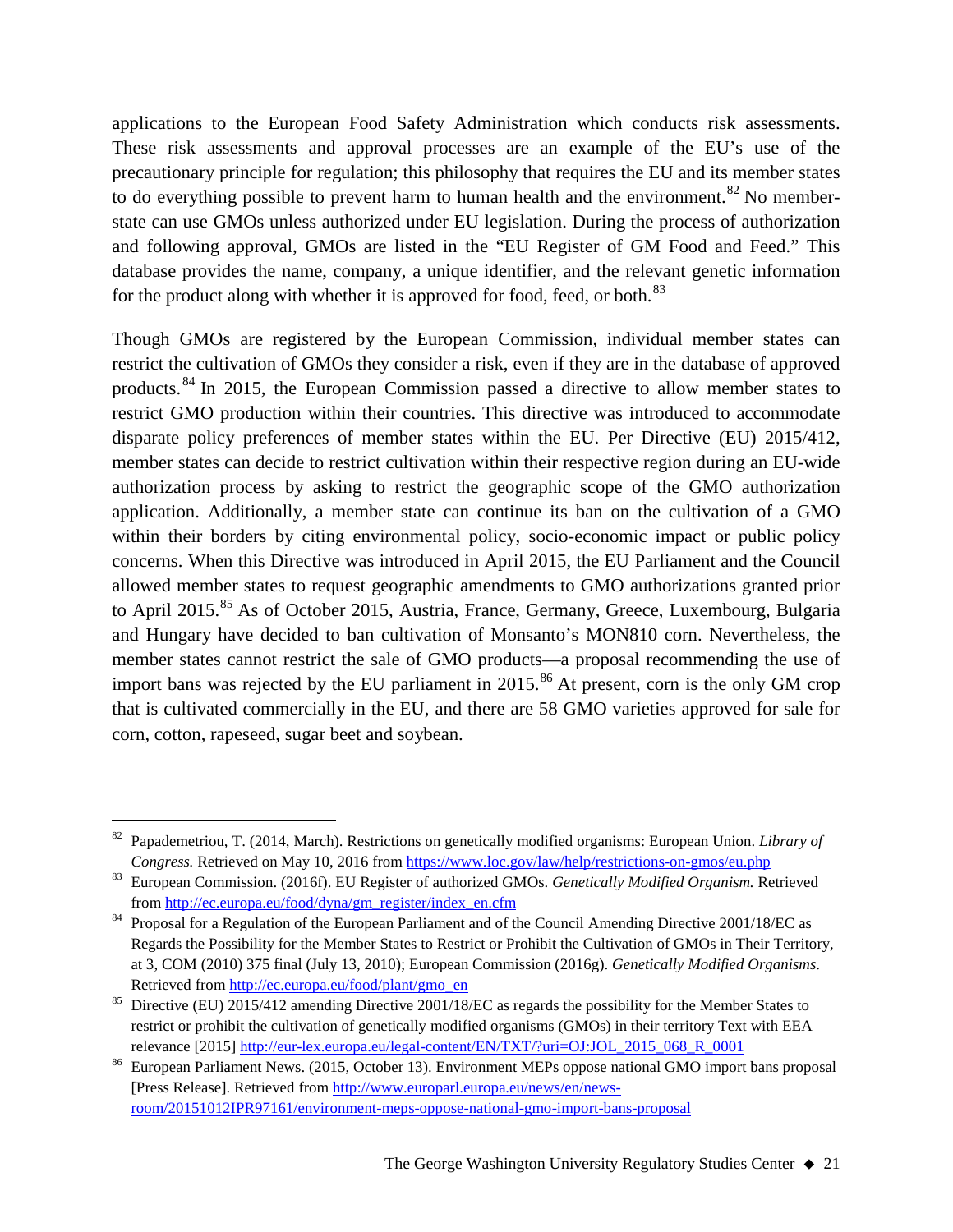## *Labeling and Traceability*

The identification of products that contain GMO ingredients and the ability of officials and companies to trace those ingredients are major goals of EU legislation. Traceability refers to the capacity of professionals to know which products contain GMO ingredients so that they can properly label them and the ability of officials to monitor environmental risks and make effective recalls when necessary. To ensure that each GMO ingredient can be distinguished, each is given a unique numeric or alphanumeric identifier. According to Regulation (EC) 1830/2003, food containing or produced from GMO ingredients must specify the presence of GMO and include the assigned unique identification number for traceability. The labeling requirements include a specific provision of adding "This product contains genetically modified organisms or [name of the organism]."[87](#page-21-0) These terms must be clearly visible in or near the list of ingredients. Products that contain 0.9 percent or less of GMO ingredients are exempt from this labeling requirement.<sup>[88](#page-21-1)</sup>

<span id="page-21-0"></span>Regulation (EC) 1830/2003 concerning the traceability and labelling of genetically modified organisms and the traceability of food and feed products produced from genetically modified organisms [2003[\] http://eur](http://eur-lex.europa.eu/LexUriServ/LexUriServ.do?uri=OJ:L:2003:268:0024:0028:EN:PDF)[lex.europa.eu/LexUriServ/LexUriServ.do?uri=OJ:L:2003:268:0024:0028:EN:PDF](http://eur-lex.europa.eu/LexUriServ/LexUriServ.do?uri=OJ:L:2003:268:0024:0028:EN:PDF)

<span id="page-21-1"></span><sup>88</sup> *Ibid*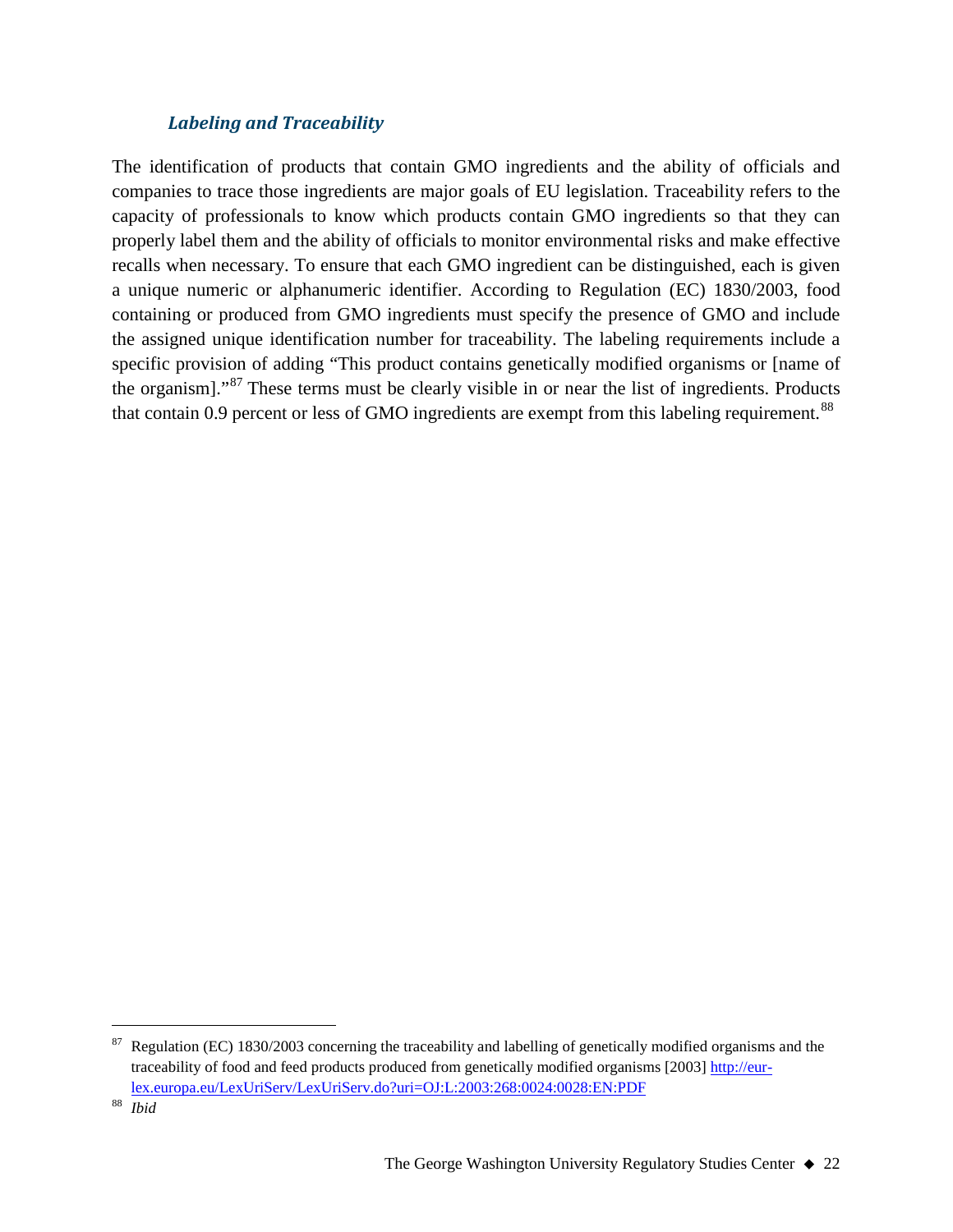#### **United States European Union GM Plant Cultivation (Release to the Environment) Regulatory Authority** Plant Protection Act (PPA) Directive 2001/18/EC on the deliberate release of GMOs into the environment (repealing Directive 90/220/EC); Regulation (EC) 1829/2003 on GM food and feed; Directive (EU) 2015/412 amending Directive 2001/18/EC as regards the possibility for member states to restrict or prohibit the cultivation of GMOs in their territory **Administering Institution** USDA Animal and Plant Health Inspection Service (APHIS) European Commission authorizes GMO cultivation; Member States have the freedom to restrict or prohibit the cultivation of GMOs in their territory. **Scope of Application** Importation, interstate movement, and field testing of GE plants and organisms that are or might be plant pests. Commercial use of a GM plant (that is able to reproduce); release into the environment involved with growing the plant or importing plant material. **Food and Feed (Release to the Market) Regulatory Authority** Federal Food, Drug and Cosmetic Act (FFDCA) Public Health Service Act (PHSA) Regulation (EC) 1829/2003 on GM food and feed **Administering Institution** Food and Drug Administration (FDA) European Food Safety Authority assesses risks; Standing Committee on the Food Chain and Animal Health accepts the proposal; European Commission adopts the proposal. **Scope of Application** Food, animal feed additives, and human and animal drugs, including those from biotechnology. GMOs used in food or in animal feed; food or animal feed containing GMOs; food or feed made with or containing ingredients made using GMOs. **Contained Use of GM Microorganisms (GMMs) Regulatory Authority** Toxic Substances Control Act (TSCA) Directive 2009/41/EC on the contained use of GMMs (repealing Directive 90/219/EEC) **Administering Institution** Environmental Protection Agency (EPA) Member States **Scope of Application** Use of GMMs for chemical purposes requires EPA notification. Use of GMMs requires an examination of the containment and protection measures taken, in order to avoid a release. **Use of GM Pesticides**

**Regulatory** Federal Insecticide, Fungicide, and Directive 2001/18/EC on the deliberate release

## **Table 3: U.S. and EU GMO Regulations**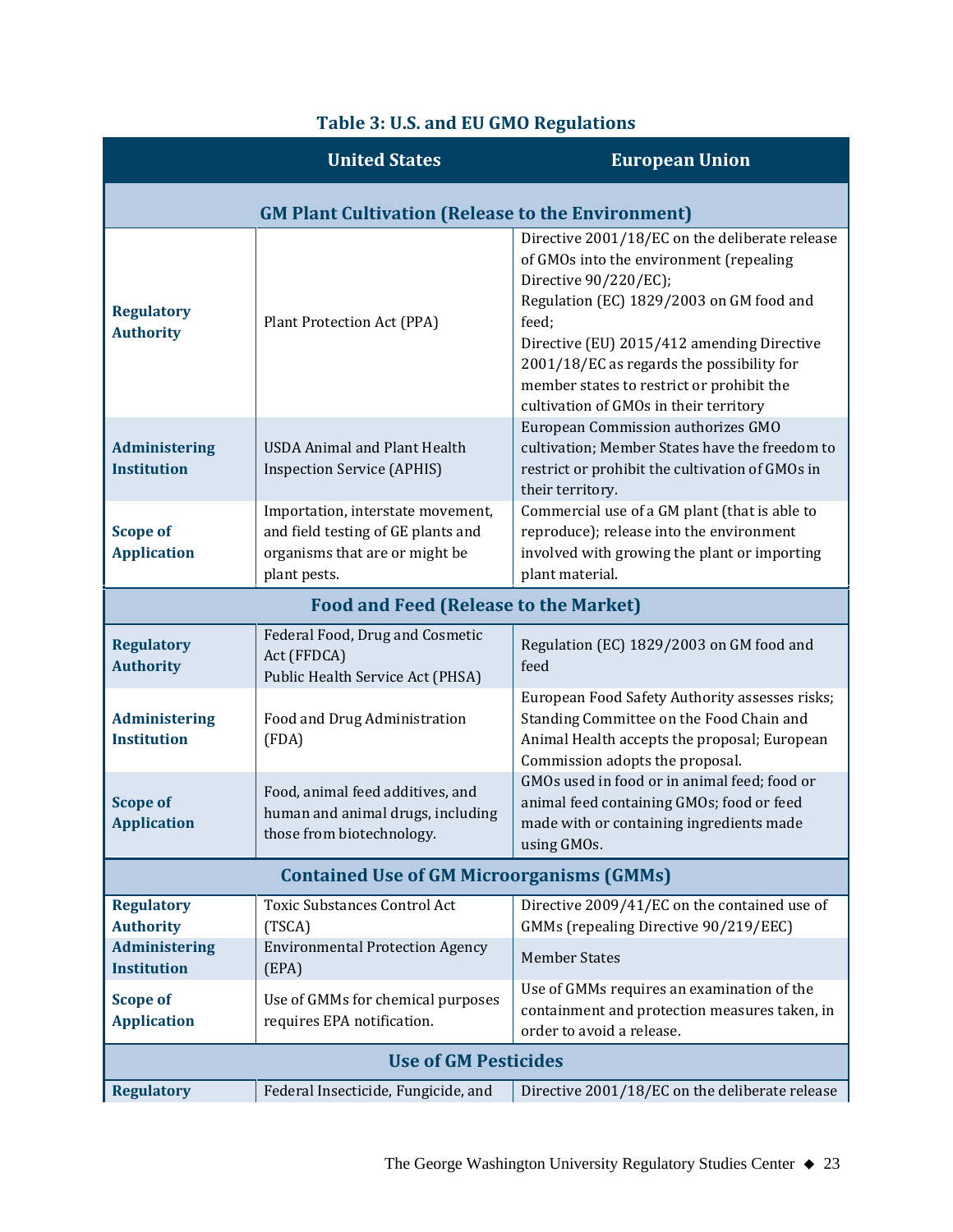| <b>Reference</b>                           | Rodenticide Act (FIFRA)                                                                                                   | of GMOs into the environment (repealing<br>Directive 90/220/EC)<br>Regulation (EC) No 1107/2009 concerning the<br>placing of plant protection products on the<br>market |
|--------------------------------------------|---------------------------------------------------------------------------------------------------------------------------|-------------------------------------------------------------------------------------------------------------------------------------------------------------------------|
| <b>Administering</b><br><b>Institution</b> | <b>Environmental Protection Agency</b><br>(EPA)                                                                           | European Commission authorizes the use of GM<br>pesticides; Member States have the freedom to<br>restrict or prohibit them under Directive (EU)<br>2015/412.            |
| <b>Scope of</b><br><b>Application</b>      | Use of all pesticides, including those<br>genetically engineered into plants<br>(plant-incorporated protectants<br>(PIPs) | Placing on the market and use of pesticides<br>containing a GMO                                                                                                         |
| <b>Traceability and Labeling</b>           |                                                                                                                           |                                                                                                                                                                         |
| <b>Regulatory</b><br><b>Authority</b>      | National Bioengineered Disclosure<br>Law, amending the Agricultural<br>Marketing Act of 1946                              | Regulation (EC) 1830/2003 concerning the<br>traceability and labeling of GMOs and the<br>traceability of food and feed products produced<br>from GMOs                   |
| <b>Administering</b>                       | <b>USDA Agricultural Marketing</b>                                                                                        | Member States carry out inspections and                                                                                                                                 |
| <b>Institution</b>                         | Service (AMS) is responsible for the<br>rulemaking under the new law.                                                     | enforcement; European Commission gives<br>technical guidance and keeps a central register.                                                                              |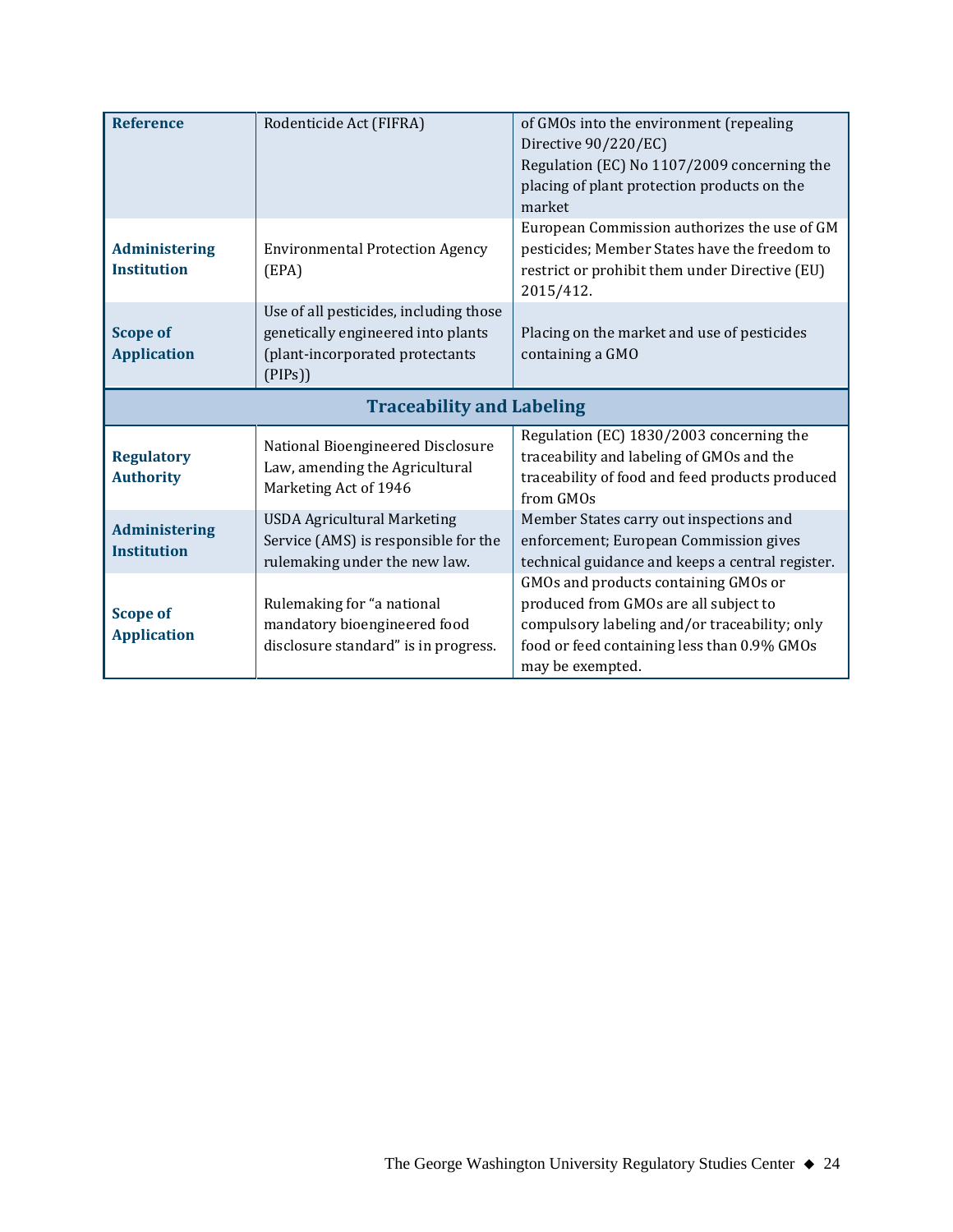# **Pesticides**

# **The United States**

Both federal and state laws govern the production and use of pesticides in the United States. At the federal level, the key statutes governing pesticides include the Federal Insecticide, Fungicide, and Rodenticide Act (FIFRA), the Federal Food, Drug and Cosmetic Act (FFDCA), the Food Quality Protection Act (FQPA), the Pesticide Registration Improvement Act (PRIA), the Clean Water Act, and the Endangered Species Act (ESA). The FQPA and PRIA amended the FIFRA and FFDCA to include provisions for pesticide registration. EPA regulates and approves pesticides but the FDA, USDA, the Department of Interior's Bureau of Land Management and U.S. Fish and Wildlife Service, as well as state agencies work with EPA to ensure food and environmental safety and compliance.<sup>[89](#page-24-0)</sup> Although EPA establishes pesticide regulations, a state government may set rules that are more stringent than federal regulations and standards for pesticide use. [90](#page-24-1) Each state has its own set of pesticide regulations but works in close collaboration with EPA to ensure compliance with the federal standards.

## *Manufacturing, Distribution and Labeling*

Under FIFRA, EPA must approve all pesticides that are sold or distributed in the United States. EPA conducts risk assessments aimed at both ecological risks and human health hazards. This risk assessment process is performed both before a pesticide enters the market and no less than every 15 years. <sup>[91](#page-24-2)</sup> Despite the federal approval, states have the right to restrict the use of a pesticide if they deem it to be harmful.

## *Application to the Land*

EPA also regulates the information that must be included on pesticide labels and the safety procedures that must be included in pesticide handling instructions. In the U.S., allowable uses for a pesticide are determined at the federal level. States are tasked with enforcing compliance with pesticide labeling requirements.  $92$  Farms must comply with EPA pesticide labeling instructions, which place limits on application rates to the land.

<span id="page-24-0"></span> <sup>89</sup> National Pesticide Information Center. (2016a, February 22). Federal Pesticide Regulation. Retrieved from <http://npic.orst.edu/reg/regfed.html>

<span id="page-24-1"></span><sup>&</sup>lt;sup>90</sup> National Pesticide Information Center. (2016b, February 22). State Pesticide Regulation. Retrieved from <http://npic.orst.edu/reg/regstate.html>

<span id="page-24-2"></span><sup>&</sup>lt;sup>91</sup> United States Environmental Protection Agency. (2016a, October 17). Overview of Risk Assessment in the Pesticide Program. Retrieved on May 12, 2016 from [https://www.epa.gov/pesticide-science-and-assessing](https://www.epa.gov/pesticide-science-and-assessing-pesticide-risks/overview-risk-assessment-pesticide-program)[pesticide-risks/overview-risk-assessment-pesticide-program](https://www.epa.gov/pesticide-science-and-assessing-pesticide-risks/overview-risk-assessment-pesticide-program)

<span id="page-24-3"></span><sup>92</sup> United States Environmental Protection Agency. (2011). *Label Review Manual*. Washington, D.C.: US EPA. Retrieved fro[m https://www.epa.gov/sites/production/files/2015-08/documents/lrm-chap1-18-aug-2015.pdf](https://www.epa.gov/sites/production/files/2015-08/documents/lrm-chap1-18-aug-2015.pdf)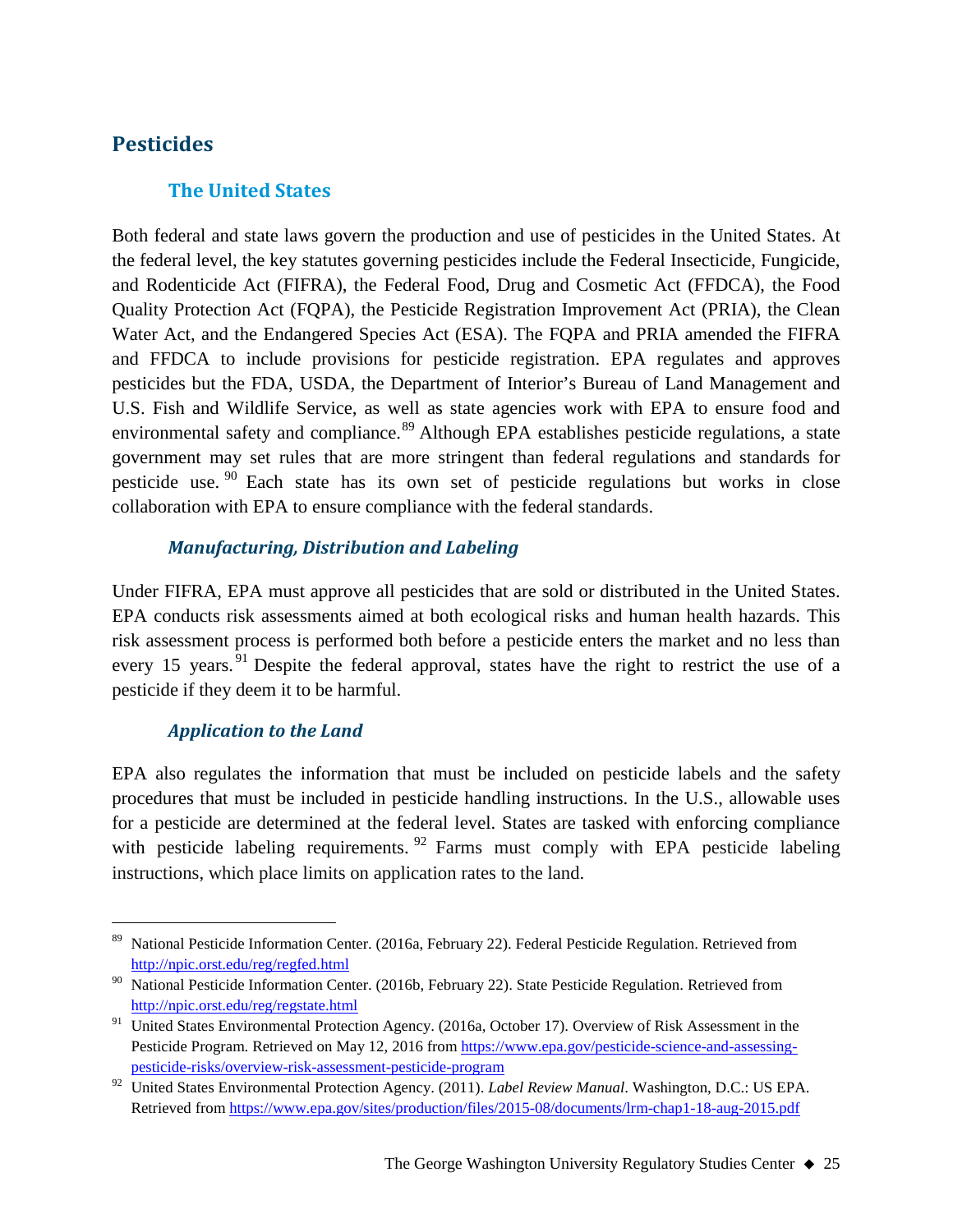## *Food Tolerance Levels*

Section 408 of FFDCA tasks EPA with setting tolerance levels for pesticides—limits on the amount of pesticides that may remain in or on foods—while the FDA is responsible for the enforcement of tolerances.<sup>[93](#page-25-0)</sup> The tolerance level is established based on the toxicity of a pesticide and "its break-down products, aggregate exposure to the pesticide in foods and from other sources of exposure, and any special risks posed to infants and children. Some pesticides are exempted from the requirement to have a tolerance".<sup>[94](#page-25-1)</sup> EPA is required to state a tolerance level or tolerance exemption when a pesticide is registered with the agency.

Further, in compliance with the ESA, EPA implements the Endangered Species Protection Program (ESPP) under the authority of FIFRA. The ESPP sets limits for pesticide applications in certain areas and time periods with the intent of protecting threatened or endangered species and their habitats from potential harms related to pesticide use. These limitations are specified in Endangered Species Protection Bulletins, which are referenced on pesticide labels.

Since pesticides are a potential pollutant to waters of the U.S., certain pesticide applications are also regulated by the National Pollutant Discharge Elimination System (NPDES) permitting program, pursuant to section 402 of the Clean Water Act. As of 2011, farms applying biological and chemical pesticides that will lead to point source discharges to U.S. waters must apply for NPDES Pesticide General Permits (PGPs). Within the 47 states and territories authorized by EPA to administer NPDES permits, state environmental protection regulatory agencies issue PGPs.<sup>[95](#page-25-2)</sup> In other areas, EPA is the PGP permitting authority. The PGP requires eligible entities to minimize pesticide discharges by implementing pesticide management measures.

# **The European Union**

The European Union has a multilayer approach to pesticide authorization and risk assessment. Three key laws governing pesticides are (i) Regulation (EC) 1107/2009 on placing on the market of Plant Protection Products, (ii) Directive 2009/128/EC on the sustainable use of pesticides, and (iii) Regulation (EC) No 396/2005 on maximum residue levels of pesticides in or on food and feed of plant and animal origin.<sup>[96](#page-25-3)</sup>

<span id="page-25-0"></span><sup>&</sup>lt;sup>93</sup> United States Environmental Protection Agency. (n.d.). About Pesticide Registration. Retrieved on May 12, 2016 from<https://www.epa.gov/pesticide-registration/about-pesticide-registration#laws>

<span id="page-25-1"></span><sup>94</sup> *Ibid*

<span id="page-25-2"></span><sup>95</sup> United States Environmental Protection Agency. (2016b, October). Pesticide Permitting – 2016 PGP. *National Pollutant Discharge Elimination System*. Retrieved from [https://www.epa.gov/npdes/pesticide-permitting-2016](https://www.epa.gov/npdes/pesticide-permitting-2016-pgp) [pgp](https://www.epa.gov/npdes/pesticide-permitting-2016-pgp)

<span id="page-25-3"></span><sup>96</sup> European Commission. (2016h). EU legislation on MRLs. Retrieved on May 10, 2016 from [http://ec.europa.eu/food/plant/pesticides/max\\_residue\\_levels/eu\\_rules\\_en](http://ec.europa.eu/food/plant/pesticides/max_residue_levels/eu_rules_en)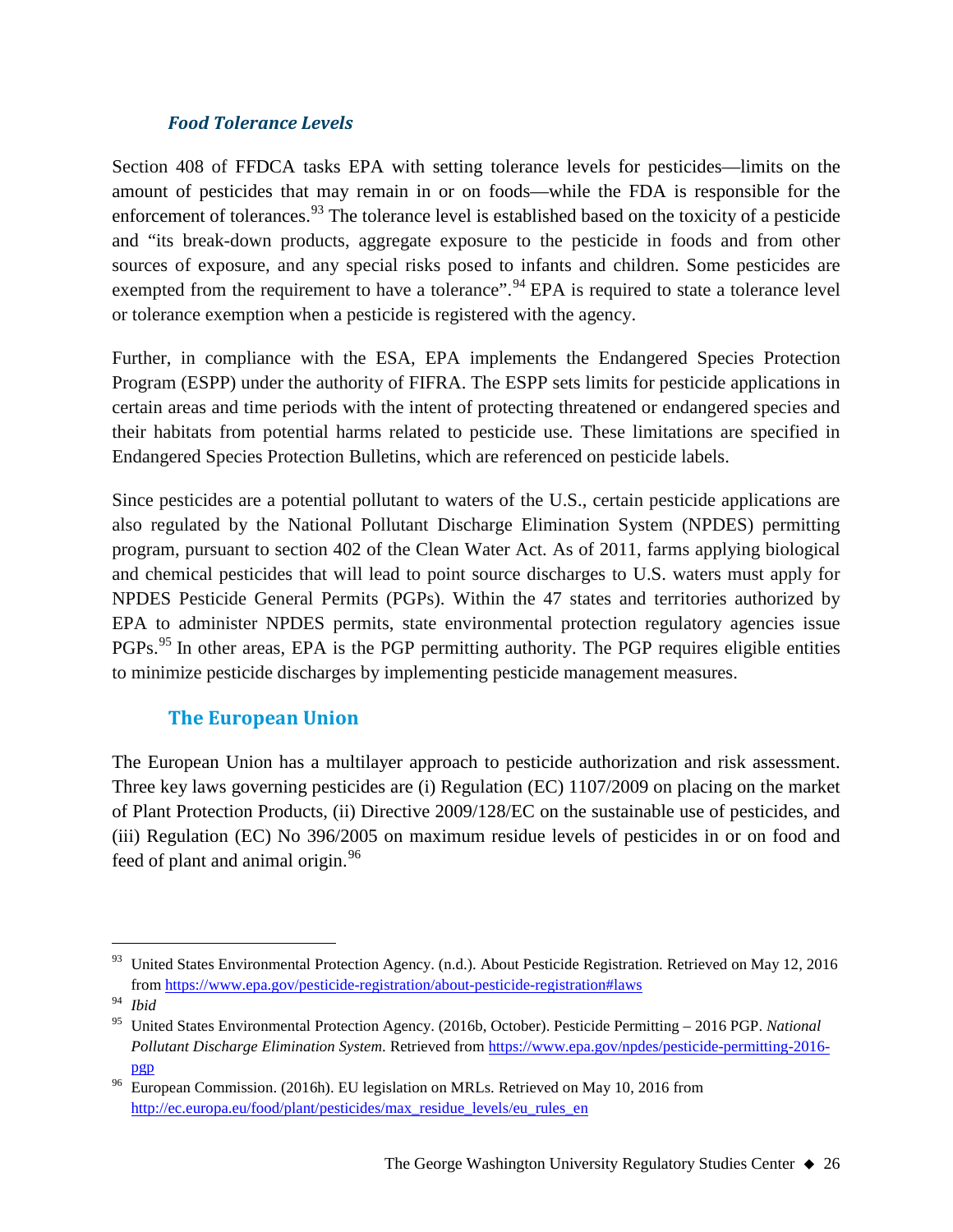## *Manufacturing, Distribution and Labeling*

Pesticides, commonly referred to as Plant Production Products (PPPs) in the EU, are made of several ingredients, but the key component used against pests/plant diseases is termed the "active substance." Based on the distinction between active substances and PPPs, an independent registration process is followed. The European Commission and the member states are jointly responsible for approval of each active substance, in accordance with Regulation (EC) 1107/2009.<sup>[97](#page-26-0)</sup> The member state carries out the initial risk evaluation of the substance, and submits the draft assessment report to the European Food Safety Authority (EFSA) for peer review. EFSA, in consultation with the public, provides its conclusions to the Commission concerning its opinion that the substance should either be approved or disapproved. The Commission makes its final decision based on the result of votes cast by the Standing Committee for Food Chain and Animal Health. Initial approval is given for 10 years, and subsequent renewals are valid for 15 years.

The new EU chemicals legislation—Regulation (EC) No 1907/2006 concerning the Registration, Evaluation, Authorisation and Restriction of Chemicals (REACH)—requires manufacturers and importers of substances to submit a registration to the European Chemicals Agency for each chemical substance manufactured or imported into the EU. However, REACH provides exemptions from the general obligation for a number of substances that are considered adequately controlled under pre-existing EU legislation. Active substances included in Regulation (EC) 1107/2009 fall into this category. Article 15 of REACH articulates that "active substances and co-formulants manufactured or imported for use in plant protection products only ... shall be regarded as being registered and the registration as completed."<sup>[98](#page-26-1)</sup>

PPPs (compounds of active substances and other ingredients) are authorized at the member-state level. This provision rests on the idea that member states have a better understanding of the environmental needs of their localities.<sup>[99](#page-26-2)</sup> Regulation (EC) No  $1107/2009$  lays out standard procedures for member states to consider and approve PPPs. Furthermore, Commission Regulation (EU) No 547/2011 (implementing Regulation (EC) No 1107/2009 as regards labelling requirements for PPPs) sets the information required on pesticide labels. <sup>[100](#page-26-3)</sup> The required information includes safety and usage information as well as toxicological information.

<span id="page-26-0"></span><sup>&</sup>lt;sup>97</sup> Regulation (EC) 1107/2009 concerning the placing of plant protection products on the market [2009]  $\frac{http://eur-}$ [lex.europa.eu/legal-content/EN/TXT/PDF/?uri=CELEX:32009R1107&from=ENb](http://eur-lex.europa.eu/legal-content/EN/TXT/PDF/?uri=CELEX:32009R1107&from=ENb)

<span id="page-26-1"></span><sup>98</sup> Regulation (EC) 1907/2006 concerning the Registration, Evaluation, Authorisation and Restriction of Chemicals (REACH), establishing a European Chemicals Agency [2006] [http://eur-lex.europa.eu/legal](http://eur-lex.europa.eu/legal-content/EN/TXT/?uri=CELEX%3A02006R1907-20140410)[content/EN/TXT/?uri=CELEX%3A02006R1907-20140410](http://eur-lex.europa.eu/legal-content/EN/TXT/?uri=CELEX%3A02006R1907-20140410)

<span id="page-26-2"></span>European Commission (2016h)

<span id="page-26-3"></span><sup>&</sup>lt;sup>100</sup> Commission Regulation (EU) No 547/2011 implementing Regulation (EC) No 1107/2009 of the European Parliament and of the Council as regards labeling requirements for plant protection products [2011[\] http://eur](http://eur-lex.europa.eu/legal-content/EN/TXT/PDF/?uri=CELEX:32011R0547&from=EN)[lex.europa.eu/legal-content/EN/TXT/PDF/?uri=CELEX:32011R0547&from=EN](http://eur-lex.europa.eu/legal-content/EN/TXT/PDF/?uri=CELEX:32011R0547&from=EN)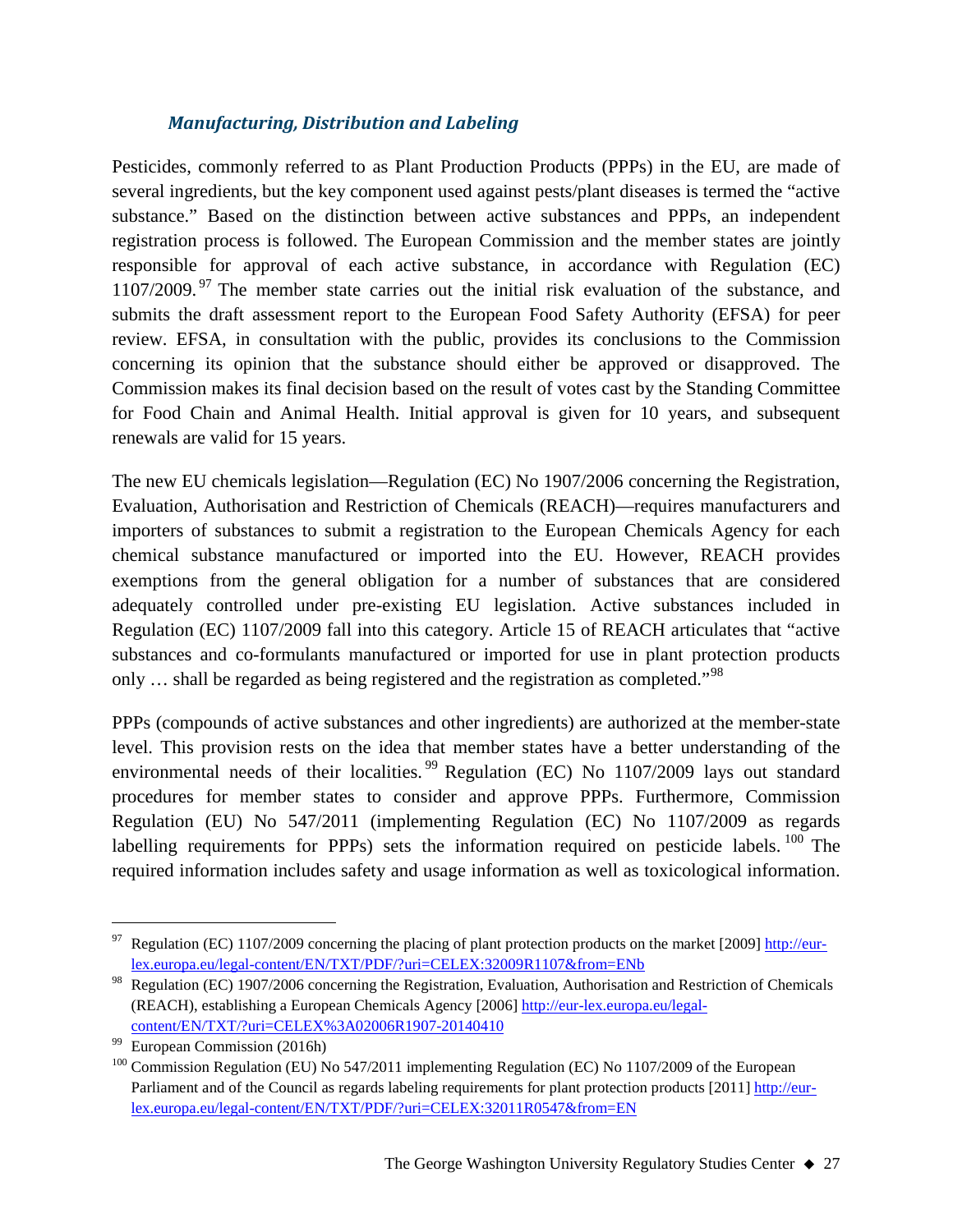The regulation specifies standard phrases to be used to identify safety risks to human or animal health or the environment. Since the allowed pesticide products are determined at the member state level, labels may differ from one to the next.

In addition, the EU requires each pesticide to have a Maximum Residue Level (MRL) (equivalent to the U.S. tolerance level), which is established under Regulation (EC) No  $396/2005$ .<sup>[101](#page-27-0)</sup> To set a MRL for a pesticide, an application needs to be submitted to the EU along with information on use (quantity, frequency, etc.) of pesticide on the crop, expected residue when the pesticide is applied, and toxicological data.<sup>[102](#page-27-1)</sup> The Commission adopts MRLs based on risk assessments for residues conducted by EFSA.

# *Application to the Land*

Regulation (EC) No 1107/2009 concerning the placing of PPPs on the market prescribes the conditions for pesticide use. The use of pesticides in any manner other than that instructed on the product package label is prohibited. To ensure compliance with these provisions, the directive is linked to the SMR requirements of the cross-compliance rules in CAP.

To promote the sustainable use of pesticides, the EU introduced Directive 2009/128/EC, which sets out the general principles of integrated pest management to be followed when using pesticides. In particular, the legislation charges member states with developing a national action plan to set up their quantitative objectives, targets, measures and timetables to reduce risks and impacts of pesticide use on human health and the environment and to encourage the development and introduction of integrated pest management and of alternative approaches or techniques in order to reduce dependency on the use of pesticides. These targets may cover different areas of concern, for example worker protection, protection of the environment, residues, use of specific techniques or use in specific crop.<sup>[103](#page-27-2)</sup>

Articles 8 and 9 of the directive require member states to inspect pesticide application equipment and to prohibit aerial spraying of pesticides, although they allow for certain exemptions.

<span id="page-27-0"></span><sup>&</sup>lt;sup>101</sup> European Commission. (2016i). Maximum Residue Levels. Retrieved on May 10, 2016 from [http://ec.europa.eu/food/plant/pesticides/max\\_residue\\_levels/index\\_en.htm.](http://ec.europa.eu/food/plant/pesticides/max_residue_levels/index_en.htm)

<span id="page-27-1"></span><sup>&</sup>lt;sup>102</sup> European Commission. (2016j). How are EU MRLs set?. Retrieved on May 10,2016 from [http://ec.europa.eu/food/plant/pesticides/max\\_residue\\_levels/application\\_en](http://ec.europa.eu/food/plant/pesticides/max_residue_levels/application_en)

<span id="page-27-2"></span><sup>&</sup>lt;sup>103</sup> Directive 2009/128/EC establishing a framework for Community action to achieve the sustainable use of pesticides [2009]<http://eur-lex.europa.eu/LexUriServ/LexUriServ.do?uri=OJ:L:2009:309:0071:0086:en:PDF>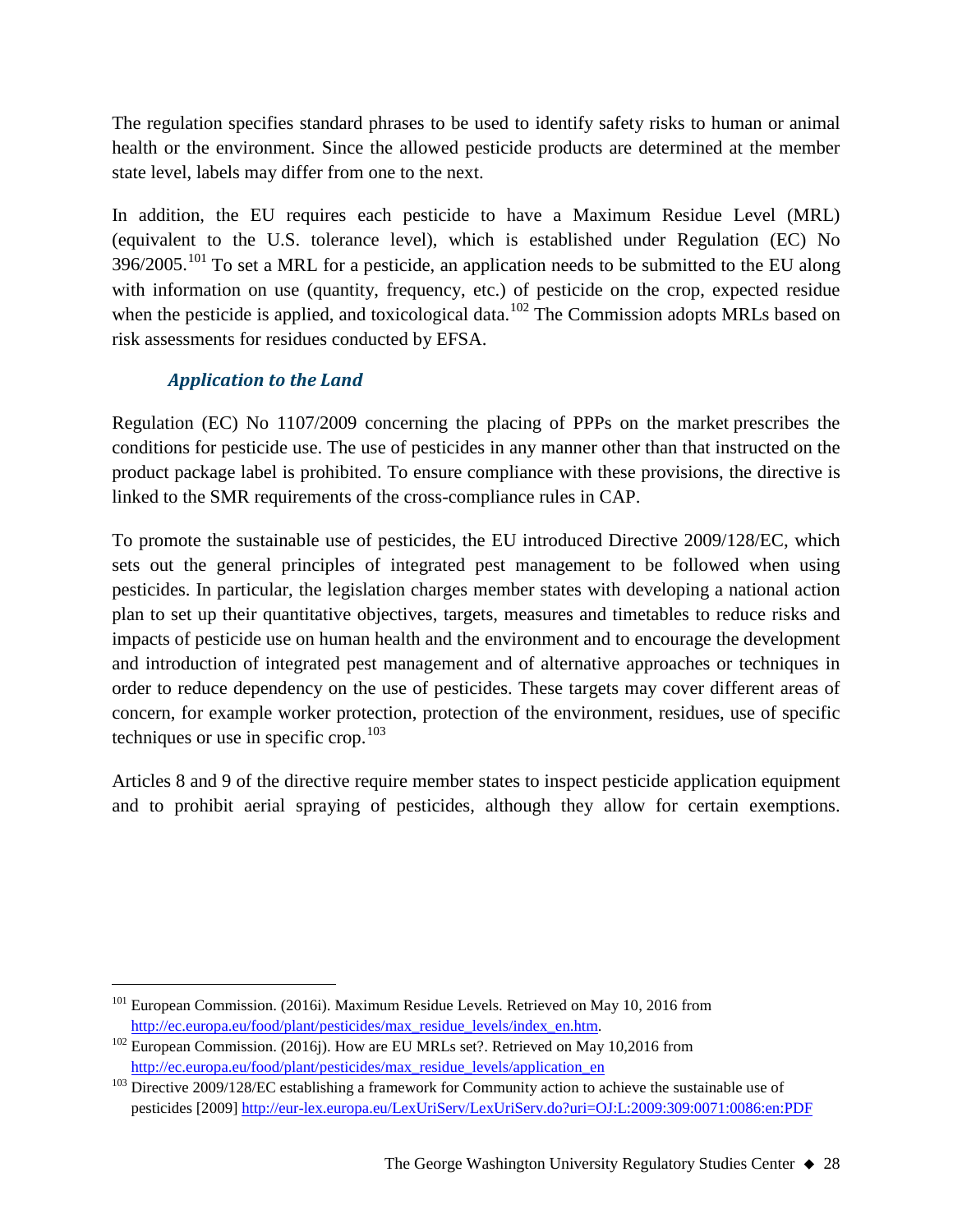# **Table 4: U.S. and EU Pesticide Regulations**

|                                                    | <b>United States</b>                                                                                                                                                                                                                                                                                                           | <b>European Union</b>                                                                                                                                                                                                                                                                             |  |
|----------------------------------------------------|--------------------------------------------------------------------------------------------------------------------------------------------------------------------------------------------------------------------------------------------------------------------------------------------------------------------------------|---------------------------------------------------------------------------------------------------------------------------------------------------------------------------------------------------------------------------------------------------------------------------------------------------|--|
| Introducing pesticides to the market               |                                                                                                                                                                                                                                                                                                                                |                                                                                                                                                                                                                                                                                                   |  |
| <b>Regulatory</b><br><b>Authority</b>              | Federal Insecticide, Fungicide, and<br>Rodenticide Act (FIFRA)                                                                                                                                                                                                                                                                 | Regulation (EC) No 1107/2009 on the placing of<br>plant protection products (PPPs) on the market<br>(repealing Directive 79/117/EEC and 91/414/EEC)                                                                                                                                               |  |
| <b>Administering</b><br><b>Institution</b>         | <b>EPA</b>                                                                                                                                                                                                                                                                                                                     | Directorate General for Health and Food Safety                                                                                                                                                                                                                                                    |  |
| <b>Scope of</b><br><b>Application</b>              | • All pesticides sold or distributed in the U.S.<br>must be registered by EPA;<br>States may ban the sale or use of any<br>federally registered pesticides;<br><b>States may register a new pesticide for</b><br>general use, or a federally registered<br>product for an additional use, if there is<br>"special local need." | " The Regulation specifies a list of approved<br>substances that are allowed in pesticides at EU<br>level;<br>" Pesticides must be authorized by member states<br>before they can be placed on the market;<br>" Member states may ban the listed active<br>substances at national or local level. |  |
|                                                    | <b>Application of pesticides on farmland</b>                                                                                                                                                                                                                                                                                   |                                                                                                                                                                                                                                                                                                   |  |
| <b>Regulatory</b><br><b>Authority</b>              | <b>Endangered Species Act;</b><br>Clean Water Act                                                                                                                                                                                                                                                                              | Directive 2009/128/EC on the sustainable use of<br>pesticides                                                                                                                                                                                                                                     |  |
| <b>Administering</b><br><b>Institution</b>         | <b>EPA</b>                                                                                                                                                                                                                                                                                                                     | Directorate General for Health and Food Safety &<br><b>Member States</b>                                                                                                                                                                                                                          |  |
| <b>Scope of</b><br><b>Application</b>              | <b>EPA</b> sets limitations on pesticide<br>application for protection of endangered<br>species and their habitats;<br>" Farms applying pesticides that will lead to<br>discharges to U.S. waters must apply for<br><b>NPDES Pesticide General Permits.</b>                                                                    | " Member states are required to adopt National<br>Action Plans (NAPs) that set objectives and<br>timetables to reduce risks and impacts of<br>pesticide use.                                                                                                                                      |  |
| <b>Pesticide Maximum Residue Level (Tolerance)</b> |                                                                                                                                                                                                                                                                                                                                |                                                                                                                                                                                                                                                                                                   |  |
| <b>Regulatory</b><br><b>Authority</b>              | Federal Food, Drug and Cosmetic Act<br>(FFDCA)                                                                                                                                                                                                                                                                                 | Regulation (EC) No 396/2005 on maximum residue<br>levels of pesticides in or on food and feed of plant<br>and animal origin (amending Directive<br>91/414/EEC)                                                                                                                                    |  |
| <b>Administering</b><br><b>Institution</b>         | EPA establishes tolerance levels; FDA<br>enforces tolerances.                                                                                                                                                                                                                                                                  | Directorate General for Health and Food Safety                                                                                                                                                                                                                                                    |  |
| <b>Scope of</b><br><b>Application</b>              | <b>EPA sets pesticide tolerances for all</b><br>pesticides used in or on food (several<br>exemptions apply).                                                                                                                                                                                                                   | The Regulation sets MRLs for 315 fresh<br>agricultural products intended for food or feed;<br>• Where a pesticide is not listed, a general default<br>MRL of 0.01 mg/kg applies.                                                                                                                  |  |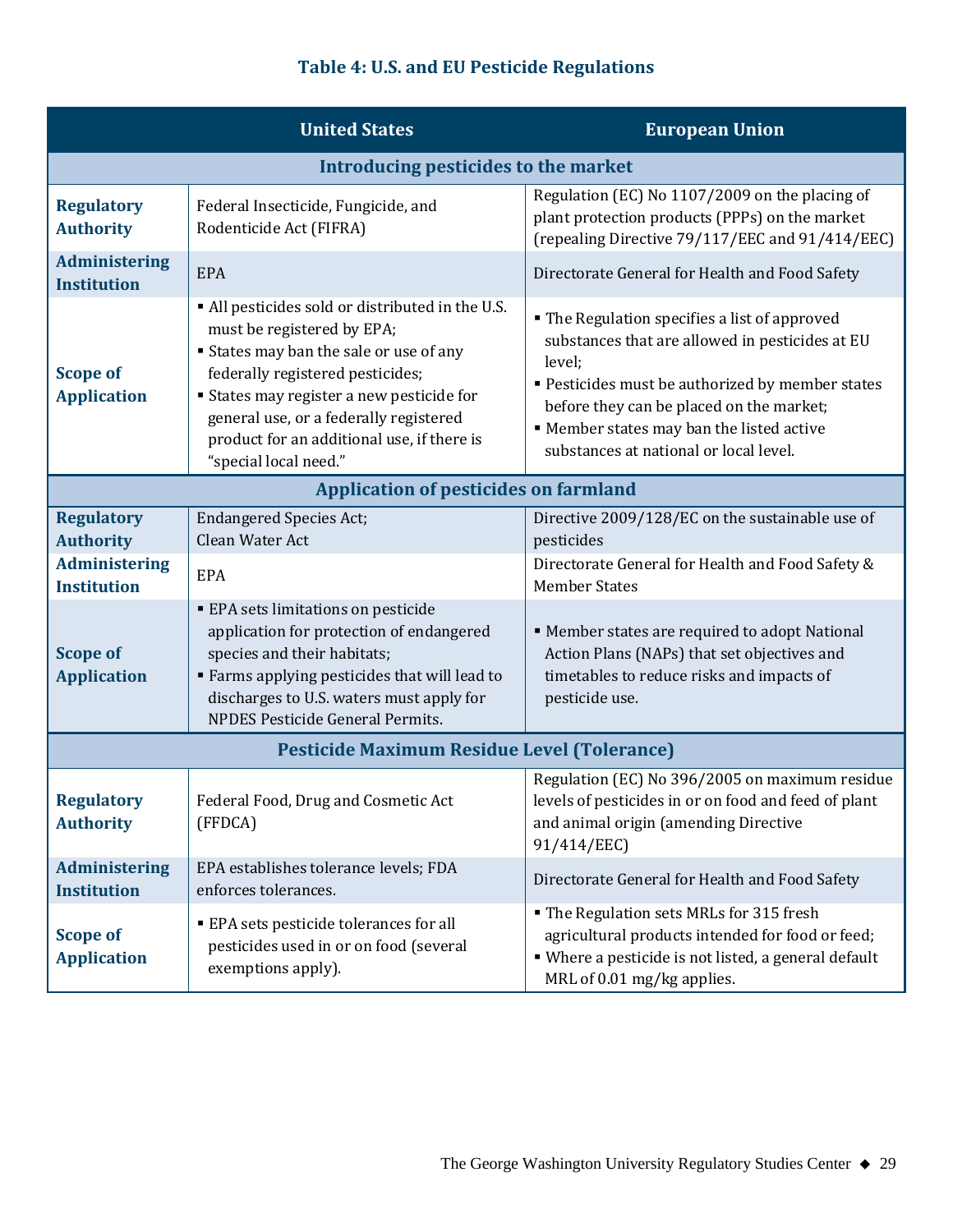# **Fertilizer**

Fertilizers are primarily composed of three essential plant nutrients (nitrogen, phosphorous and potash) but may also contain micronutrients<sup>[104](#page-29-0)</sup> and other macronutrients.<sup>[105](#page-29-1)</sup> Regulations covering fertilizers establish standards for manufacturing, labeling, and the application of commercial fertilizers (chemical and organic). Biosolids (treated sewage sludge) and livestock manure used in agriculture also fall within the regulatory framework.

# **The United States**

## *Manufacturing, Distribution and Labeling*

The registration, labeling, handling, and risk assessments of fertilizers are mostly regulated at the state level. State regulations define fertilizer standards (i.e. limits of nutrients or chemicals used in their composition), and specify the prerequisites for registration and labeling.

At the federal level, the Emergency Planning and Community Right-to-Know Act requires disclosure and reporting of environmental and safety hazards posed by toxic chemicals. Under the act, the public has access to information on chemicals at individual facilities and their potential impact on the neighboring environment if released.

## *Application to the Land*

Given the environmental concerns for water and air due to fertilizer use, fertilizer application for farmland is controlled under environmental regulations. Federal legislation such as the Clean Water Act (CWA) and the Clean Air Act (CAA) authorize EPA to establish regulations to reduce water and air pollutants from various sources.

The CWA, administered by the EPA, governs the pollutants released into U.S. waters and provides guidance for states to establish surface water quality standards. Fertilizer use in agriculture is a leading cause of water pollution due to the excess nutrients in the soil entering into the surrounding water, mostly through surface runoff. The policy approach of the CWA to address nonpoint source pollution<sup>[106](#page-29-2)</sup> is primarily accomplished through voluntary programs and grants. A key component is the Section 319 Nonpoint Source Management Program established by the 1987 amendment of CWA that provides grant money to states to support nonpoint source

<span id="page-29-2"></span><span id="page-29-1"></span>

<span id="page-29-0"></span><sup>&</sup>lt;sup>104</sup> Micronutrients used in commercial fertilizer include copper, iron, zinc, manganese, and molybdenum.<br><sup>105</sup> In addition to Nitrogen, Phosphorous and Potash, nutrients such as calcium, magnesium and sulphur is used.<br><sup>10</sup> contrast, point sources apply to identifiable sources of pollution such as fertilizer manufacturing units.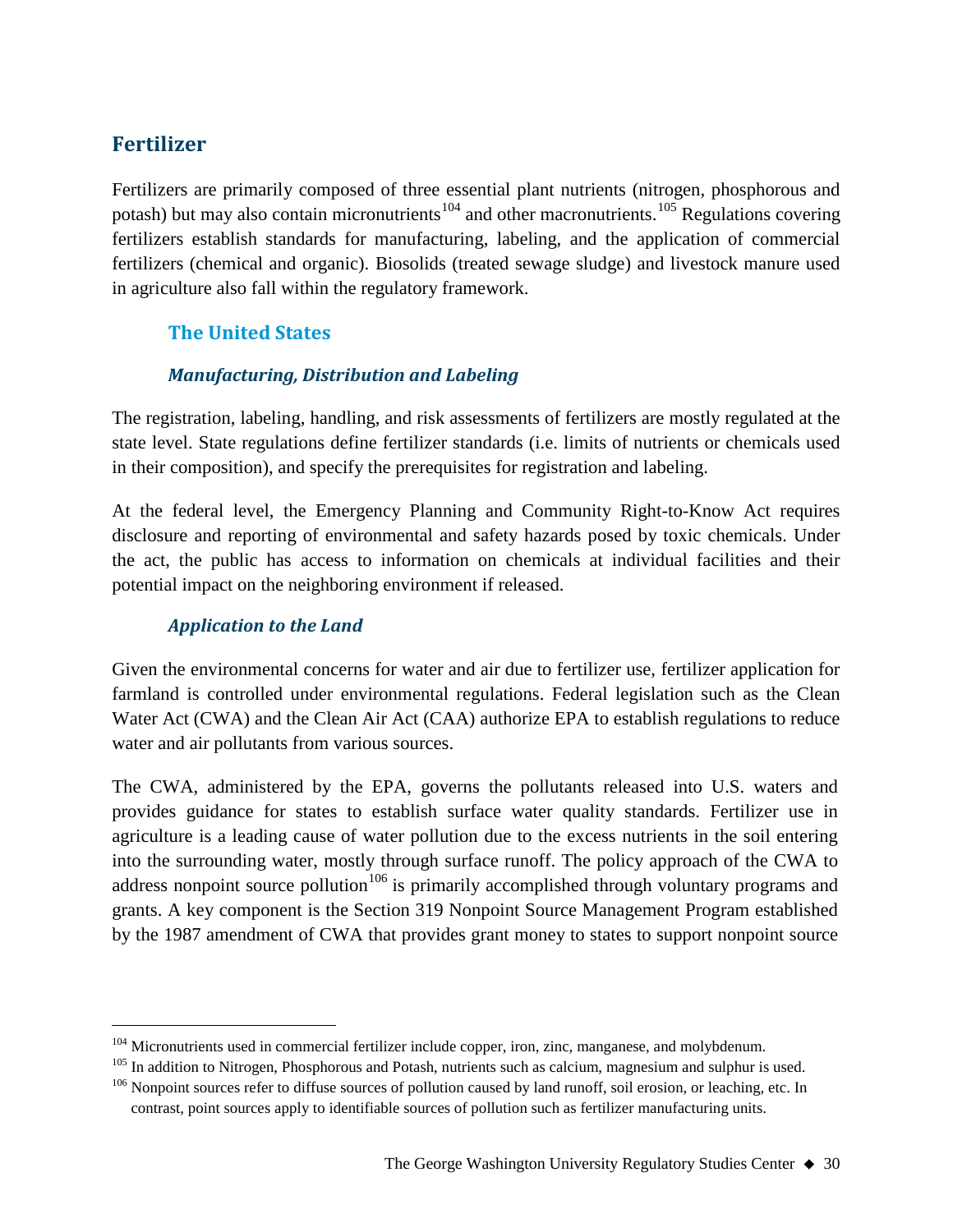solutions such as nutrient management practices.  $107$  The Farm Bill conservation programs, introduced in section 1, also encourage farmers to implement nutrient management to optimize fertilizer use. While there are no limits on fertilizer application rates established at the federal level, states may set regulatory standards based on local soil conditions and environmental objectives.

Biosolids are treated sewage sludge applied to land; they are nutrient-rich organic materials used as an alternative to commercial fertilizer. The use and disposal of biosolids is regulated under EPA Part 503 Biosolids Rule,  $108$  as authorized by Section 405 of the CWA. The regulation specifies general requirements, pollutant limits, management practices, and operational standards for biosolids applied to the land, in addition to those for sewage sludge used for other purposes or disposed in other ways.<sup>[109](#page-30-2)</sup>

# **The European Union**

The European Union regulates fertilizers via Regulation (EC) No 2003/2003 relating to the introduction of fertilizers on the market, but the use of fertilizers is covered under environmental legislation—the Nitrates Directive in particular.

# *Manufacturing, Distribution and Labeling*

Regulation (EC) No 2003/2003 frames the standards for fertilizers in the European Union. Member states have to adhere to EU-level standards. A member state is allowed to prohibit a fertilizer only if there is a risk to the environment or health. If such a claim was made, the European Commission would undertake a study on the fertilizer and temporarily ban the product. The regulation establishes minimum requirements for nutrient fertilizers containing nitrogen, phosphorus, and potash.

Regulation (EC) No 2003/2003 also harmonizes the rules on labeling and packaging for fertilizers in the EU. In particular, fertilizer packages are required to have labels printed at a visible position, which include details on the nutrient or micro-nutrients, information about the manufacturer, and information regarding blends.

Fertilizer labeled as "EC Fertiliser" allows for free circulation on the EU market. Member states can conduct inspections for compliance of fertilizer labeled "EC Fertiliser" according to the

<span id="page-30-0"></span><sup>&</sup>lt;sup>107</sup> For more details on policy approaches addressing nutrient pollutions in the U.S and EU, please refer to chapter 5 of this report.

<span id="page-30-1"></span><sup>108</sup> United States National Archives and Records Administration (1993). *Code of Federal Regulations*. Title 40, Part 503. Standards for the Use or Disposal of Sewage Sludge.

<span id="page-30-2"></span><sup>&</sup>lt;sup>109</sup> United States Environmental Protection Agency (2016c, July 26). Biosolids Laws and Regulations. Retrieved on May 10, 2016 fro[m https://www.epa.gov/biosolids/biosolids-laws-and-regulations](https://www.epa.gov/biosolids/biosolids-laws-and-regulations)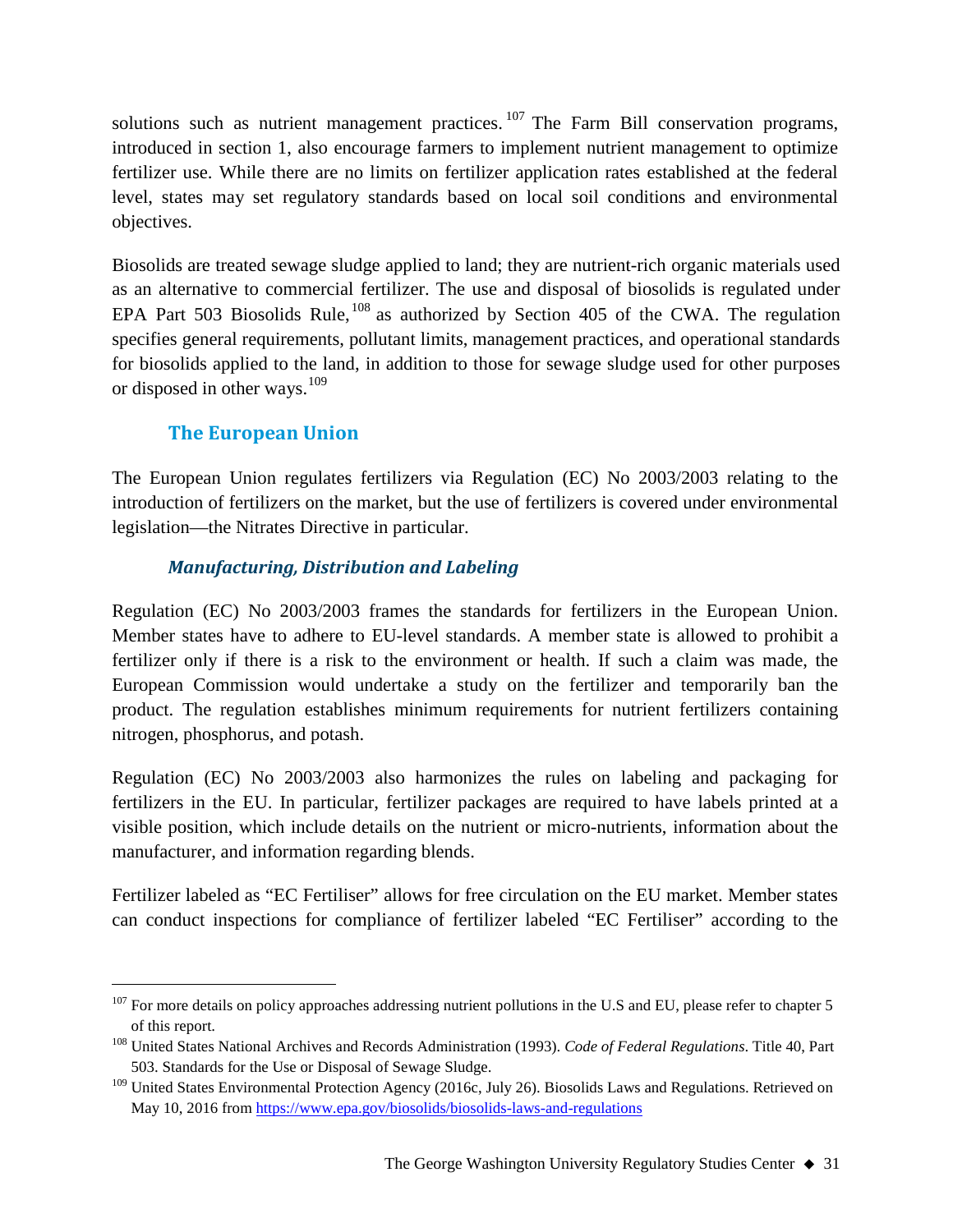provisions of Regulation (EC) No 2003/2003. However, checks can be carried out only by designated laboratories in each member state and must follow the procedure set out within the Regulation. Member states set penalties for any infraction related to the labeling of fertilizers.

Contrary to the registration of active substances in pesticides, fertilizer ingredients do not have a separate registration process. Fertilizer manufactures and importers in the EU are therefore subject to REACH requirements that obligate them to collect and report information on the properties and uses of all the chemical substances involved.

# *Application to the Land*

Fertilizer use and soil nutrient content are primarily regulated under the Nitrates Directive<sup>[110](#page-31-0)</sup> introduced to protect water quality from agricultural activities. The Nitrates Directive requires member states to monitor nitrate concentrations in surface and ground water, designate Nitrate Vulnerable Zones (NVZs), and establish "Action Programmes" to be implemented by farmers on a mandatory basis within NVZs as well as Codes of Agricultural Practice to be implemented on a voluntary basis outside NVZs. Member states have the freedom to establish specific requirements of Action Programmes; however, the Nitrates Directive specifies some minimum measures that must be included in the national Action Programmes, such as application prohibition periods, minimum storage capacity for livestock manure, and maximum manure application rate (170 kg N/ha/year).<sup>[111](#page-31-1)</sup>

Member states are expected to report every four years on: (i) nitrate concentrations in groundwater and surface waters; (ii) eutrophication<sup>[112](#page-31-2)</sup> of surface waters; (iii) assessments of the impact of Action Programmes on water quality and agricultural practices, and (iv) revisions of NVZs and Action Programmes that include estimations of future trends in water quality.

The use of biosolids in agriculture is regulated under the Sewage Sludge Directive 81/278/EEC. It aims to encourage the use of biosolids while preventing the negative effects on soil, vegetation, animals, and human beings. The requirements include the prohibition of the use of untreated sludge on agriculture land, and limit the application of sludge to specified vegetables and fruits.

<span id="page-31-0"></span><sup>&</sup>lt;sup>110</sup> Council Directive 91/676/EEC concerning the protection of waters against pollution caused by nitrates from agricultural sources [1991[\] http://eur-lex.europa.eu/legal-content/EN/TXT/?uri=CELEX:31991L0676](http://eur-lex.europa.eu/legal-content/EN/TXT/?uri=CELEX:31991L0676)

<span id="page-31-1"></span><sup>&</sup>lt;sup>111</sup> Chapter 5 of this report discusses details on the Nitrates Directive.

<span id="page-31-2"></span> $112$  Eutrophication refers to the enrichment of a water body in nutrients.